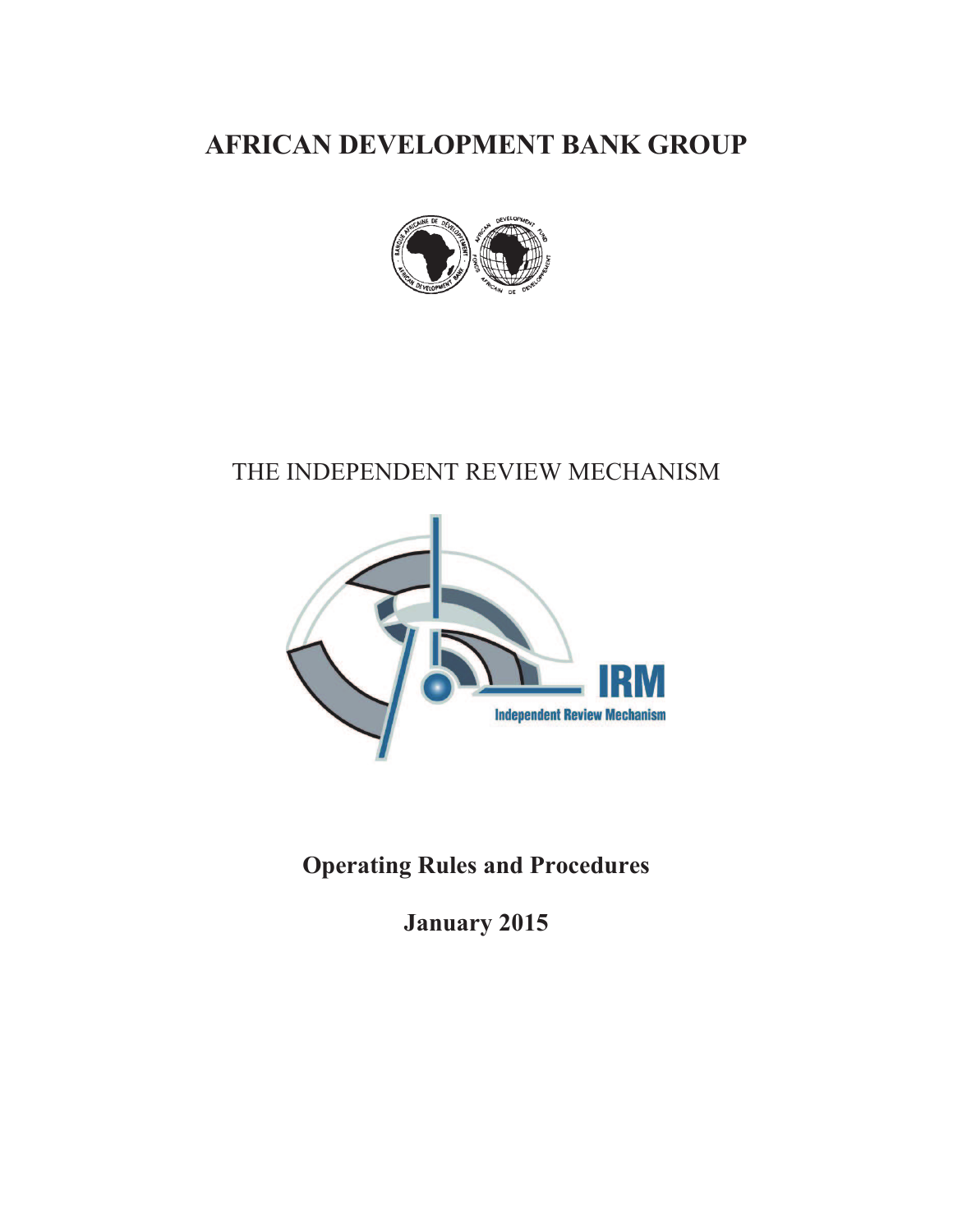### **TABLE OF CONTENTS**

| $\mathbf{I}$ . |                                                                      |  |
|----------------|----------------------------------------------------------------------|--|
|                |                                                                      |  |
|                |                                                                      |  |
|                |                                                                      |  |
|                |                                                                      |  |
| $\prod$ .      |                                                                      |  |
|                |                                                                      |  |
|                |                                                                      |  |
|                |                                                                      |  |
| Ш.             |                                                                      |  |
|                |                                                                      |  |
|                |                                                                      |  |
|                |                                                                      |  |
|                |                                                                      |  |
|                |                                                                      |  |
|                |                                                                      |  |
|                |                                                                      |  |
|                |                                                                      |  |
|                |                                                                      |  |
|                |                                                                      |  |
|                |                                                                      |  |
|                |                                                                      |  |
|                |                                                                      |  |
|                |                                                                      |  |
| V.             |                                                                      |  |
| VI.            |                                                                      |  |
|                |                                                                      |  |
|                |                                                                      |  |
|                | c. Conversion of a Problem-Solving Exercise to Compliance Review  10 |  |
|                |                                                                      |  |
|                |                                                                      |  |
|                |                                                                      |  |
|                |                                                                      |  |
|                |                                                                      |  |
|                |                                                                      |  |
|                |                                                                      |  |
|                |                                                                      |  |
|                |                                                                      |  |
|                |                                                                      |  |
|                |                                                                      |  |
|                |                                                                      |  |
|                |                                                                      |  |
|                |                                                                      |  |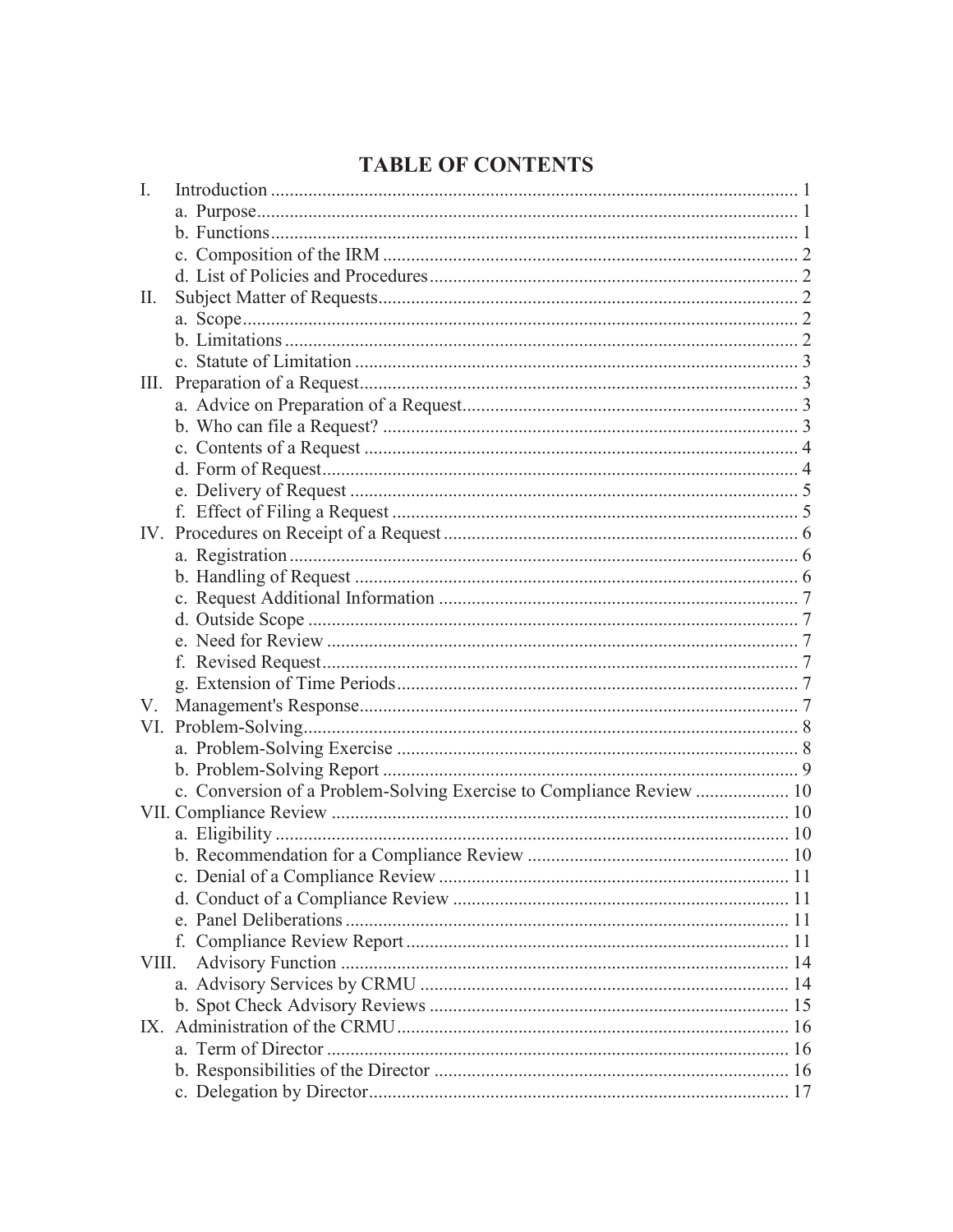| $X_{-}$ |  |
|---------|--|
|         |  |
|         |  |
|         |  |
|         |  |
|         |  |
|         |  |
|         |  |
|         |  |
|         |  |
|         |  |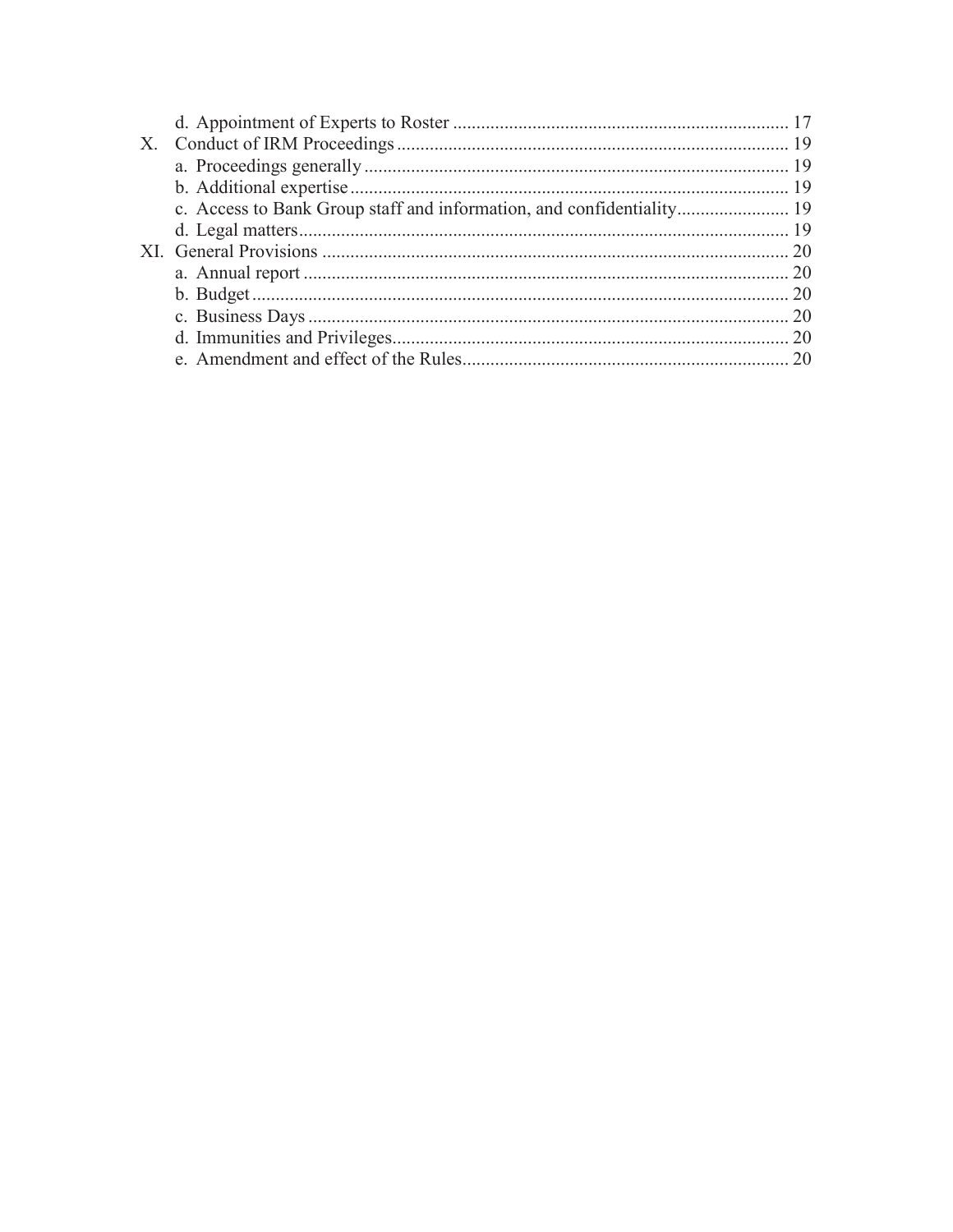#### **I. Introduction**

The Compliance Review and Mediation Unit ('CRMU'), headed by a Director (the "Director CRMU"), is the focal unit of the Independent Review Mechanism (the "IRM') established by the Boards of Directors of the African Development Bank (the 'Bank') and the African Development Fund (the 'Fund'). Initially established pursuant to Resolutions B/BD/2004/9 - F/BD/2004/7 and  $B/BD/2004/10$  adopted by the Boards of Directors on  $30<sup>th</sup>$  June 2004 (collectively the 'Enabling Resolution'), the Enabling Resolution has since been amended twice, with the latest amendment being adopted pursuant to Resolution B/BD/2015/03 – F/BD/2015/02 adopted on 28 January 2015.

The Amended Enabling Resolution establishes the IRM's authority and these Operating Rules and Procedures ('Rules') to provide detail to the operational provisions of that Resolution. The text is based on the Amended Enabling Resolution.

#### *a. Purpose*

The IRM was established for the purpose of providing people adversely affected by a project financed by the Bank, the Fund, the Nigeria Trust Fund and other Special Funds administered by the Bank (collectively the 'Bank Group') with an independent mechanism through which they can request the Bank Group to comply with all its own policies and procedures. The mechanism is, therefore, available when two or more affected persons believe that the Bank Group has failed to comply with any of its policies and procedures and that this failure has, or threatens, to adversely affect them.. CRMU will disseminate information about the IRM to Bank staff, civil society organizations, affected communities and the general public. The Bank Management shall mainstream information about the IRM in Bank policies and procedures and project documents.

#### *b. Functions*

The role of the IRM is to perform problem-solving, compliance review and advisory functions.

The problem-solving and the compliance review functions of the IRM will be triggered when CRMU receives a request for compliance review and/or problem solving. CRMU will conduct a preliminary review of the complaint to determine whether the case is more appropriate for problemsolving or compliance review while respecting the requestor(s) preference. CRMU will facilitate and undertake problem-solving exercises while compliance reviews will be conducted by a Panel of IRM Experts.

The problem-solving function, described below in Section VI, will be carried out by CRMU and used where complaints or grievances can also, or alternatively, benefit from problem-solving techniques to assist in trying to resolve the underlying issues. These techniques will include independent factfinding, mediation, conciliation, dialogue facilitation taking into consideration best customary practices for handling complaints. CRMU will submit its problem-solving reports to the Boards of Directors of the Bank and Fund (collectively the 'Boards') on approved projects or to the President of the Bank Group (the 'President'), on projects under consideration for financing by the Bank Group. This report shall contain any remedial action that should be taken following the problem solving exercise. CRMU shall monitor the implementation of agreements reached by parties in a problemsolving exercise.

Through its compliance review function undertaken by the IRM Experts described below in Section VII, the IRM will focus on issues of non-compliance by an institution within the Bank Group with any of its operational policies and procedures in respect of the design, implementation or supervision of such project. CRMU and the IRM Experts will submit the compliance review reports to the Boards of Directors of the Bank and Fund (collectively the 'Boards') on approved projects or to the President of the Bank Group (the 'President'), on projects under consideration for financing by the Bank Group.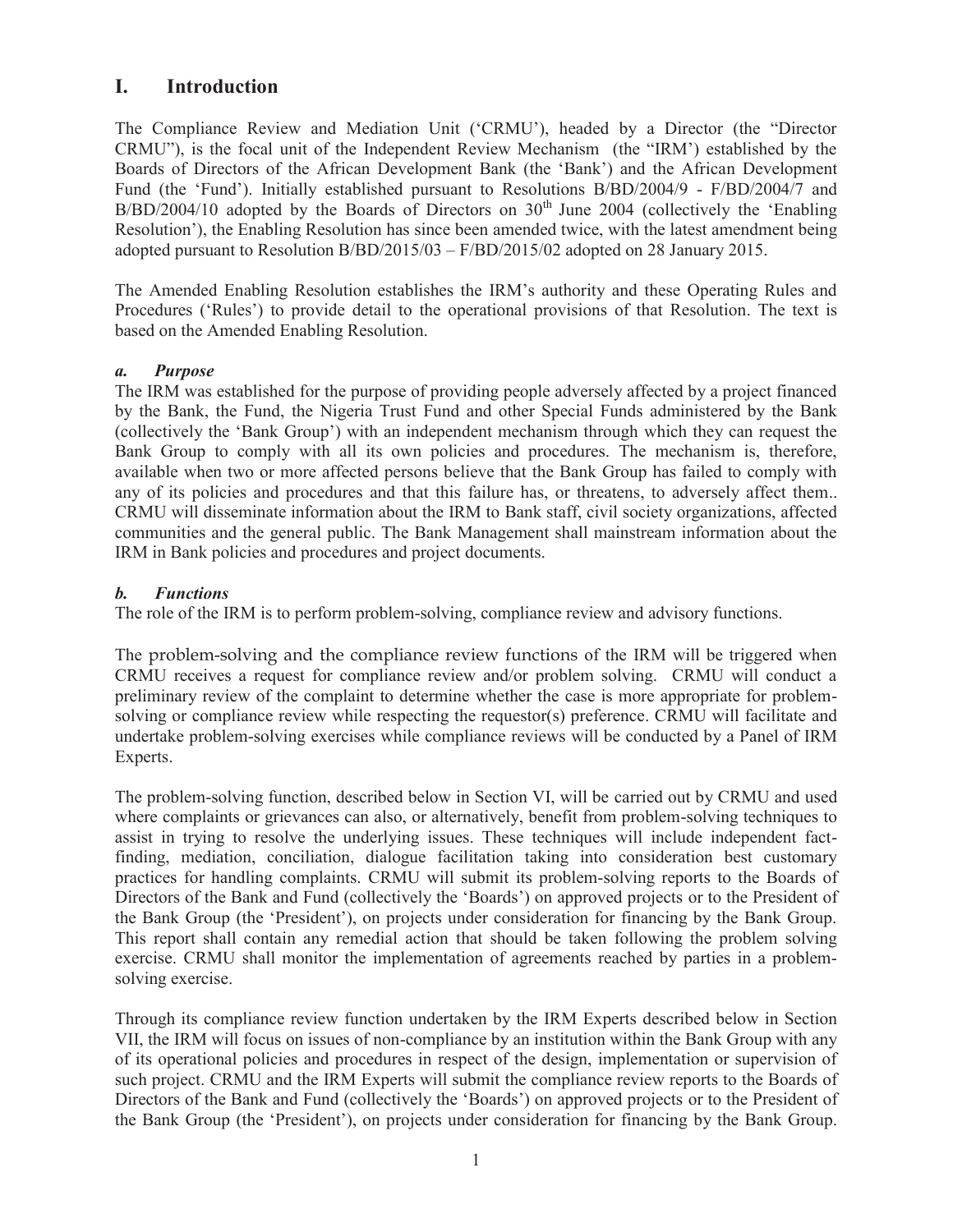CRMU and the IRM Experts shall monitor the implementation of action plans prepared by Management based on recommendations made by Review Panels and approved by either the Boards or the President, as the case may be, following the completion of a compliance review report.

The advisory function, described below in Section VIII, will be carried out to provide independent opinions on systemic issues, technical advice on any projects and programs of the Bank Group, and to support efforts of staff and Management to strengthen the social and environmental impact of projects funded by the Bank Group. The function will be triggered:

- (a) Upon receipt by CRMU of a request for advice or technical opinion from the President and/or the Boards; or
- (b) Upon approval by the President and/or the Boards of a proposal submitted by the Director of CRMU for such advisory service.

The Advisory function will consist of advisory services by CRMU and Spot-check advisory reviews of project compliance by the IRM Experts. The Director of CRMU will submit reports on advice and technical opinions provided to the President and/or the Boards, as the case may be.

#### *c. Composition of the IRM*

The Director assisted by professional and support staff heads the CRMU. The CRMU will maintain a roster of three (3) experts ('Roster of Experts') appointed by the Boards on fixed, non-renewable 5 year terms. The CRMU shall provide administrative and technical support to compliance review panels when undertaking compliance reviews.

#### *d. List of Policies and Procedures*

CRMU shall work with Bank Group Management to establish, maintain and update a list of operational policies and procedures of the Bank Group relevant to the work of the IRM.

#### **II. Subject Matter of Requests**

#### *a. Scope*

1. CRMU is authorized to accept requests for review ('Request(s)') from two or more persons with a common interest ('Requestors') who allege that an actual or threatened material adverse effect on the affected persons' rights or interests arises directly from an act or omission of a member institution of the Bank Group as a result of the failure by the said institution to follow any of its own operational policies and procedures during the design, appraisal and/or implementation of a Bank Group-financed project.

#### *b. Limitations*

- 2. CRMU is not authorized to receive Requests relating to:
- (a) Any procurement by the Bank Group or its borrowers from suppliers of goods and services financed by or expected to be financed by the Bank Group under a loan or grant agreement, or from losing tenders for the supply of such goods and services which shall continue to be addressed under other existing procedures. These are handled by another unit within the Bank Group;
- (b) Fraud or corruption since they are handled by another unit within the Bank Group;
- (c) Matters before the Administrative Tribunal of the Bank;
- (d) Matters before other judicial review or similar bodies;
- (e) Frivolous, malicious, or anonymous complaints;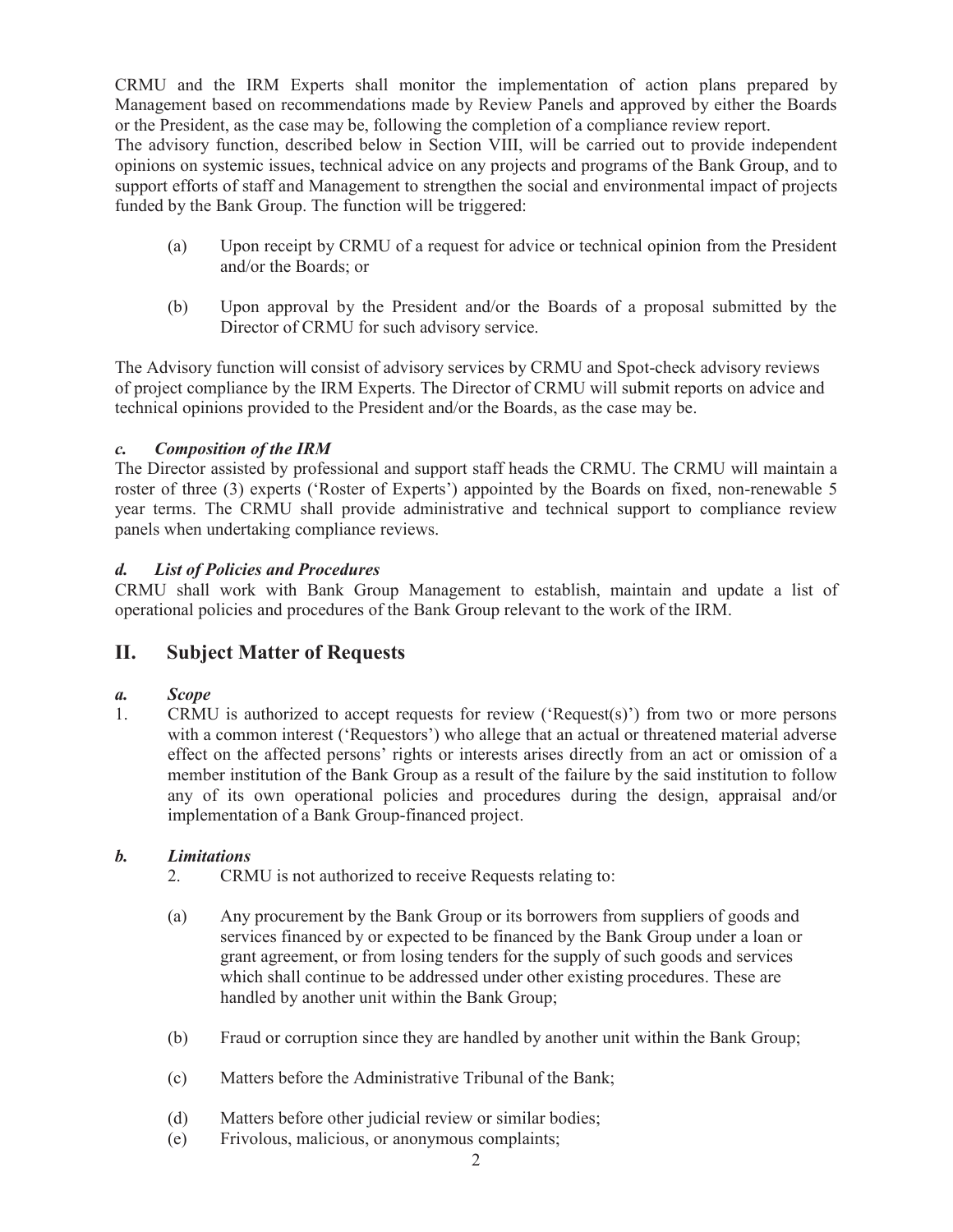- (f) Complaints motivated by an intention to gain competitive advantage;
- (g) Matters over which the CRMU, a Panel, the President or the Boards has/have already made a recommendation or reached a decision after having received and reviewed a Request, unless justified by clear and compelling new evidence or circumstances not known at the time of the prior request;
- (h) Actions that are the sole responsibility of other parties, including the borrower or potential borrower, and which do not involve any action or omission on the part of the Bank Group;
- (i) The adequacy or unsuitability of Bank Group policies or procedures; and
- (j) Alleged Human Rights violations, other than those involving social and economic rights alleging any action or omission on the part of the Bank Group.

#### *c. Statute of Limitation*

3. CRMU shall not handle complaints filed more than 24 months after the physical completion of the project concerned or more than 24 months after the final disbursement under the loan or grant agreement or the date of cancellation of the disbursement amount, whichever comes first.

#### **III. Preparation of a Request**

4. CRMU's operational proceedings begin when a Request is received. This section of the Rules is primarily designed to give further guidance to potential Requestors on what facts and explanations they should provide. CRMU may provide potential Requestors with a simplified version of these procedures in order to facilitate accessibility to the IRM.

#### *a. Advice on Preparation of a Request*

5. People or entities seeking advice on how to prepare and submit a Request may contact CRMU, which will provide information or may meet and discuss the requirements with potential Requestors.

# *b. Who can file a Request?*

- 6. CRMU has authority to receive Requests that complain of a violation of the Bank Group's policies and procedures from the following people or entities:
	- (a) Any group of two or more people in the country or countries where the Bank Groupfinanced project is located who believe that as a result of the Bank Group's violation, their rights or interests have been, or are likely to be, adversely affected in a direct and material way. They may be an organization, association, society or other grouping of individuals;
	- (b) A duly appointed local representative acting on explicit instructions as the agent of adversely affected people,
	- (c) In exceptional cases, referred to in paragraph 16 below, a foreign representative acting as agent of adversely affected people, or
	- (d) The Boards of Directors of the Bank Group.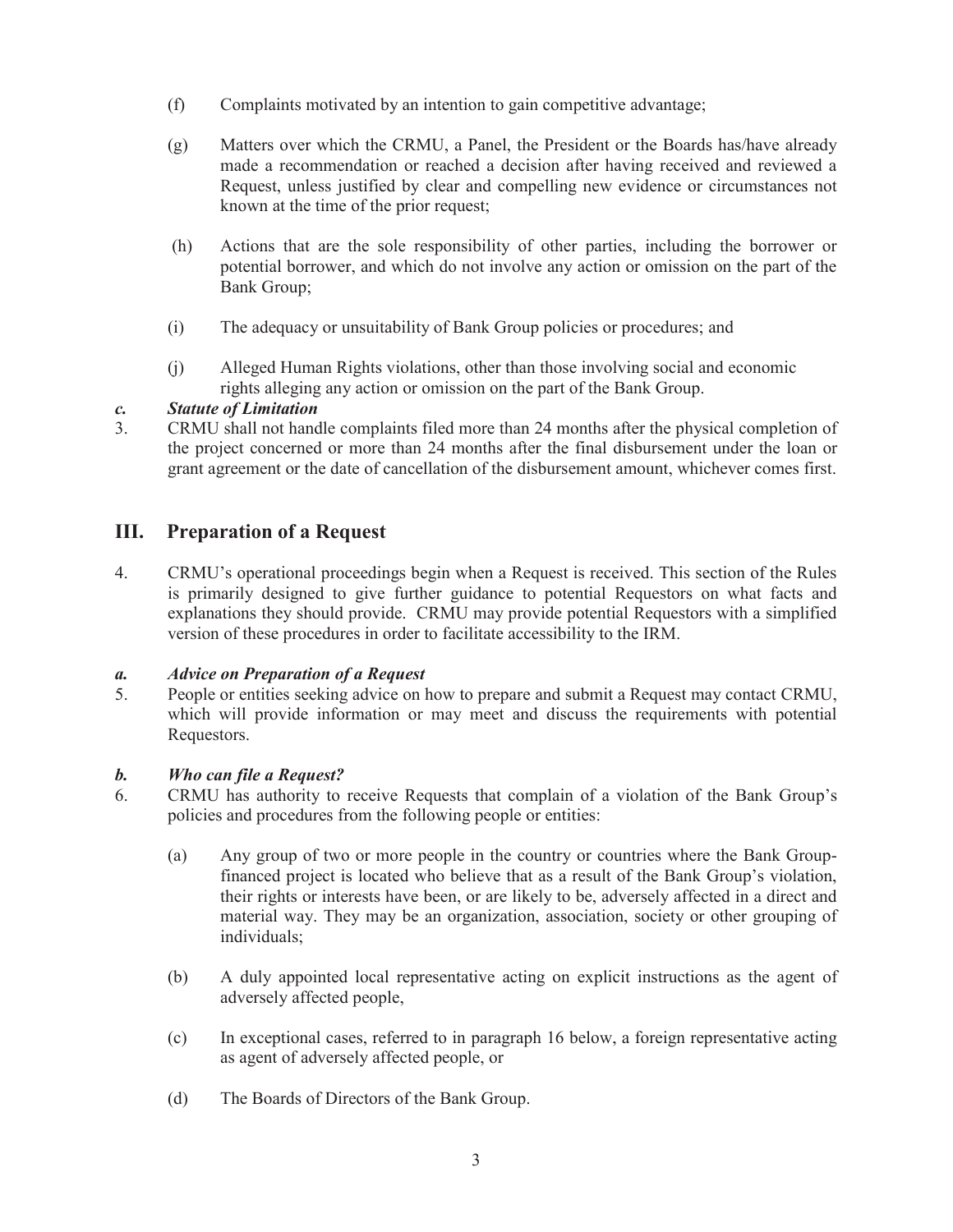#### *c. Contents of a Request*

- 7. In accordance with the Enabling Resolution, Requests should contain, to the extent possible, the following information:
	- (a) A reference to the project, stating all the relevant facts including the harm suffered by or threatened to the affected parties;
	- (b) How the parties have been or are likely to be materially and adversely affected by the Bank Group's act or omission and what rights or interests of the parties were directly affected;
	- (c) When requesting a compliance review, an explanation of how Bank Group policies, procedures or contractual documents were violated;
	- (d) An indication if there has been any previous communication between the affected parties and the Bank Group concerning the issue (s) raised in the Request ;
	- (e) In Requests relating to matters previously submitted to the CRMU, a statement specifying what new evidence or changed circumstances justify revisiting the issue; and
- 8. If some of the above information cannot be provided, an explanation should be included.

#### *d. Form of Request*

#### *Format*

- 9. No specific format is necessary. The requirements for submission of requests will be interpreted with flexibility with the view to allowing affected people and communities to use the means at their disposal to submit complaints. In instances where requests are made orally, CRMU will assist Requestors in submitting them in writing.
- 10. All Requests must be submitted in writing, dated and signed by the Requestors and contain their names, contact addresses and an address to which correspondence shall be sent (if different from the Requestors' address (es)). The Requestors and any other interested persons may, however, request that their identities be kept confidential, and if so, the reasons for such confidentiality.

#### *Confidentiality*

11. If the Request contains a demand for confidentiality under paragraph 10 above, the Director shall respect such a request and shall agree the terms of proceeding with the Requestors and other interested persons. However, if in the opinion of the Director, after consultation with the Requestor, the compliance review process cannot proceed with the requested confidentiality being maintained, the Requestors and other interested persons shall be notified accordingly and the Director will terminate the process.

#### *Language*

12. The working languages of the IRM shall be the official languages of the Bank (i.e. English and French). Requests may be submitted directly by affected people themselves in their local language if they are unable to obtain a translation. Where Requests are not in either English or French, the time needed to translate and ensure an accurate and agreed translation may delay acceptance and consideration of the Request.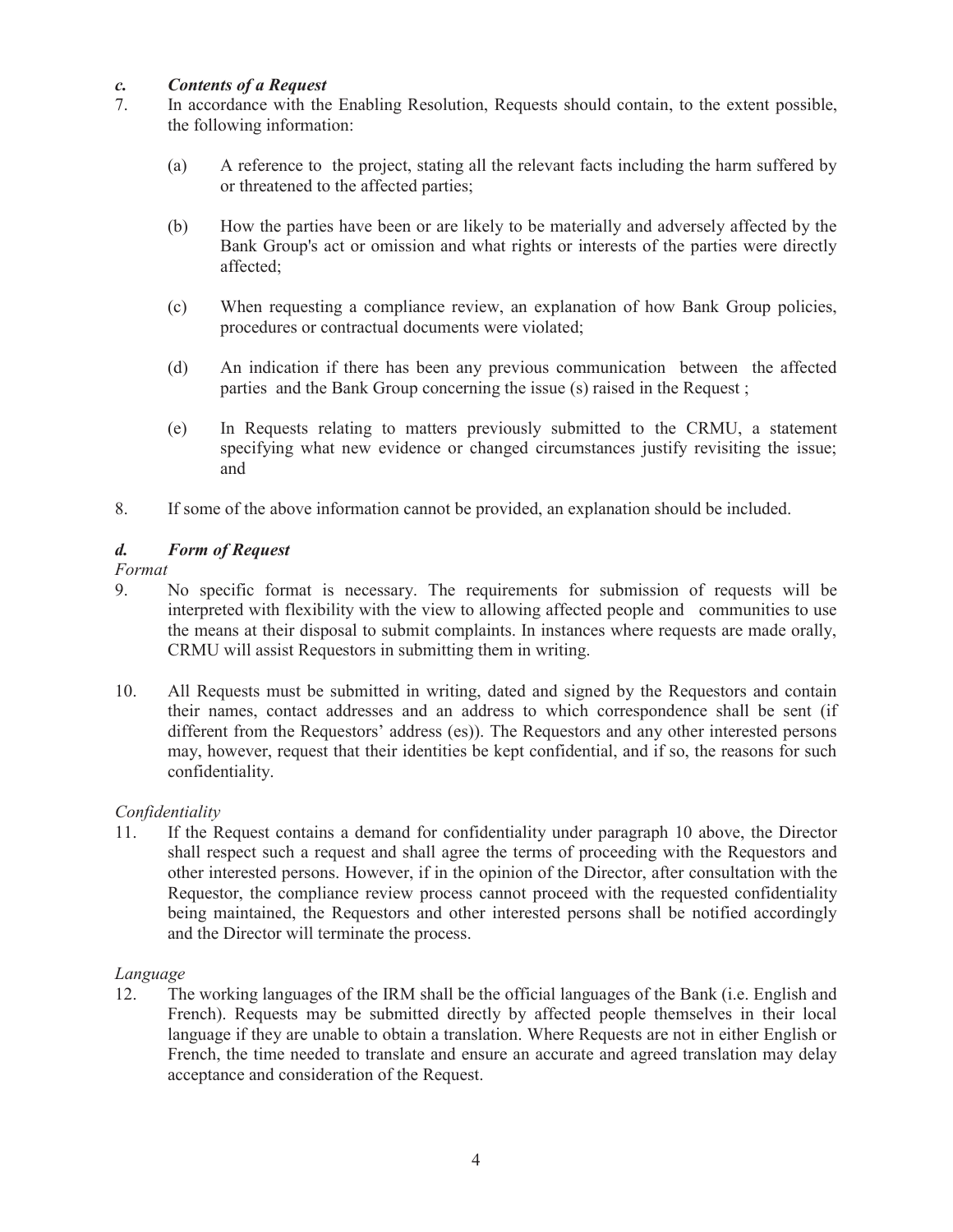13. CRMU will endeavor to respond to Requests in the language of submission, where practicable, but will in any event respond in either of the official languages of the Bank Group with which the Requestors are most comfortable.

#### *Representatives*

- 14. Where the Requestors are entities representing affected people, they shall attach to the Request written signed proof that they have authority to act on behalf of the affected people.
- 15. If a non-affected representative submits the Request, he or she must provide evidence of representational authority, which shall consist of original signatures, the names and contact addresses of the affected parties.
- 16. In addition, in cases of non-local representation, CRMU should require clear evidence that there is inadequate or inappropriate representation in the country or countries where the project is located or has a direct and material impact.

#### *Documents*

- 17. The following documents should be attached to the Request:
	- (a) Relevant correspondence with Bank Group staff; if any;
	- (b) A description of the location of the affected parties or area affected by the project; and
	- (c) Any other evidence supporting the Request.
- 18. If some of the information listed cannot be provided an explanation should, to the extent possible, be included in the Request.

#### *e. Delivery of Request*

19. Requests must be sent to the CRMU at the Bank Group's principal office by any suitable means or to any of the Bank Group field offices. In the latter case, the Bank Group's resident representative shall, after issuing a receipt to the Requestors, promptly and without reviewing the content of the request forward it to the Director of CRMU and inform the Director of CRMU by email, fax or telephone about the receipt and forwarding of the Request to CRMU.

# *f. Effect of Filing a Request*

- 20. Notwithstanding any other provision in these Rules, the filing, assessment, registration or processing of a Request or the carrying out of a compliance review or problem-solving exercise shall not have the effect of suspending processing of, or disbursements in respect of, the relevant Bank Group-financed project. If at any time during the processing of a Request, the Director or the Review Panel is of the opinion that serious, irreparable harm shall be caused by the continued processing or implementation of the Bank Group-financed project, the Director and/or the Review Panel may make an interim recommendation to suspend further work or disbursement. Such recommendation shall be considered in light of any contractual obligation or other relevant policies of the Bank Group and the decision concerning such recommendation shall be made:
	- (a) By the relevant Bank Group officer or body vested with the power to make such a decision; and
	- (b) Only if the Bank Group has the right to suspend or cancel in accordance with the terms of any applicable loan and/or investment and/or other agreement.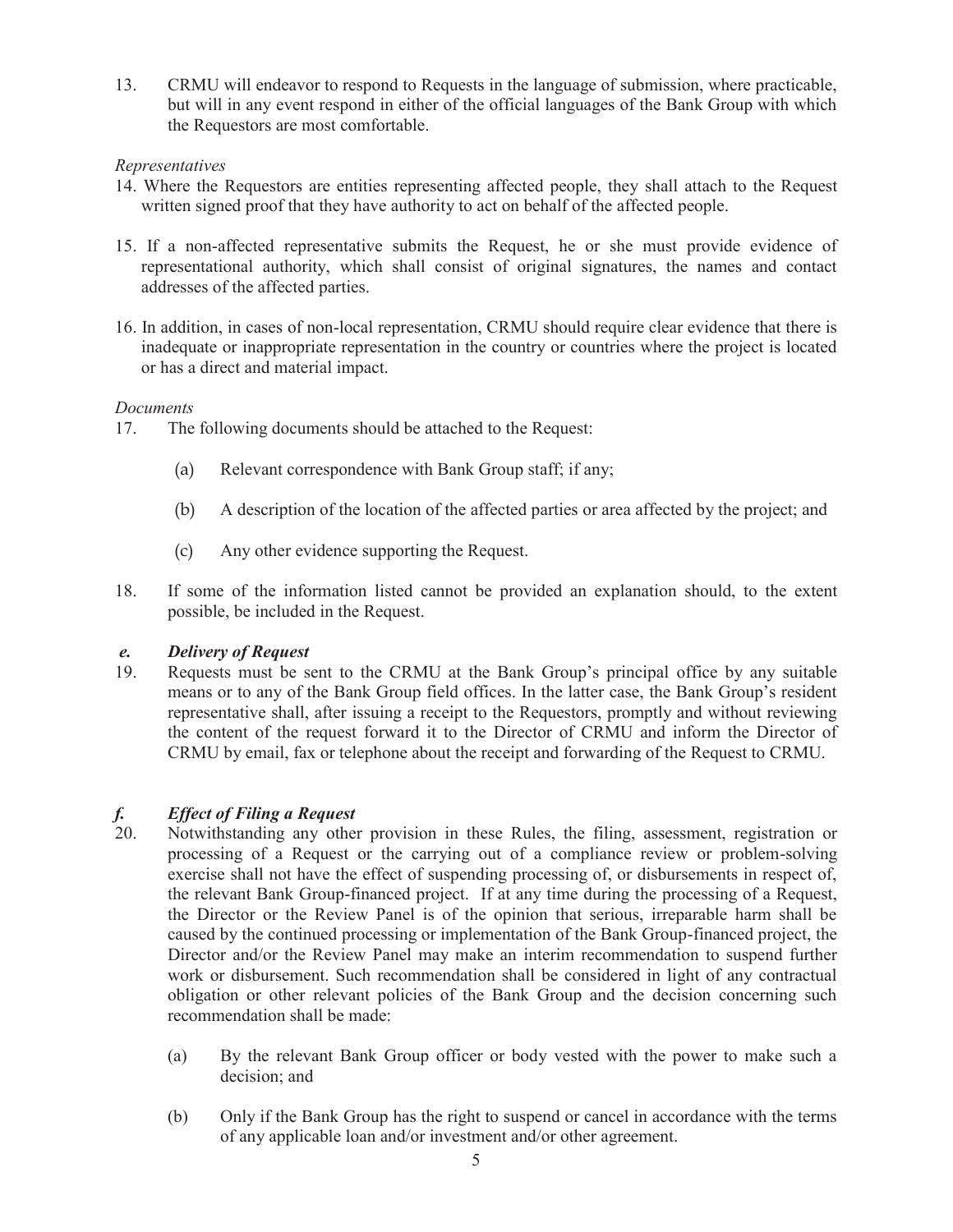#### **IV. Procedures on Receipt of a Request**

- 21. When CRMU receives a Request, the Director shall within fourteen (14) business days of receipt of the Request, conduct a preliminary review on the basis of the information contained in the Request to determine if the Request contains a *bona fide* allegation of harm arising from a Bank Group-financed operation and thereafter either register the Request, or ask for additional information or find the Request outside the IRM's mandate.
- 22. The Requestors' preference for problem solving exercise or compliance review or both shall be granted subject to the Request meeting the requirement for registration. Where the Requestors have not expressed a preference, the Director of CRMU will determine the best course of action in consultation with the Requestors.

# *a. Registration*

If a Request falls within the mandate of the IRM and contains the information listed in Paragraph 7 above (Content of the Request), the Director shall, while respecting the preference of Requestor, register the Request in the register of Requests (the 'Register'), and promptly notify the Requestors, the Boards and the President of the registration and transmit to the Boards and/or the President, as the case may be, a copy of the Request with any accompanying documentation requesting that Management provide a response to the allegations contained in the Request.

#### *b. Handling of Request*

- 24. After receiving the Management response to the Request, the Director shall within 5 business days, while respecting the preference of the Requestors, make a determination on whether the Request should be handled through: (i) a problem-solving exercise, (ii) compliance review or, (iii) both problem solving and compliance review. In the latter case, the sequencing will be problem solving followed by compliance review.
- 25. Once this determination is made, the Director shall promptly notify the Requestors, the Boards and the President of the proposed remedial course of action and the reasons thereof.

#### *Contents of Notice*

- 26. The notice of registration shall:
	- (a) Record the date of registration of the Request;
	- (b) Include the name of the project, the country or countries where the project is located, the names of the Requestors unless confidentiality is requested, and a brief description of the Request;
	- (c) notify the Requestors that all communications in connection with the Request will be sent to the address stated in the Request, until another address is indicated to CRMU; and
	- (d) Request the Bank's Management to provide CRMU, within twenty-one (21) business days after receipt of the notice and Request, with written evidence that it has complied, or intends to comply with the Bank Group's relevant policies and procedures. The notice shall specify the due date of the response.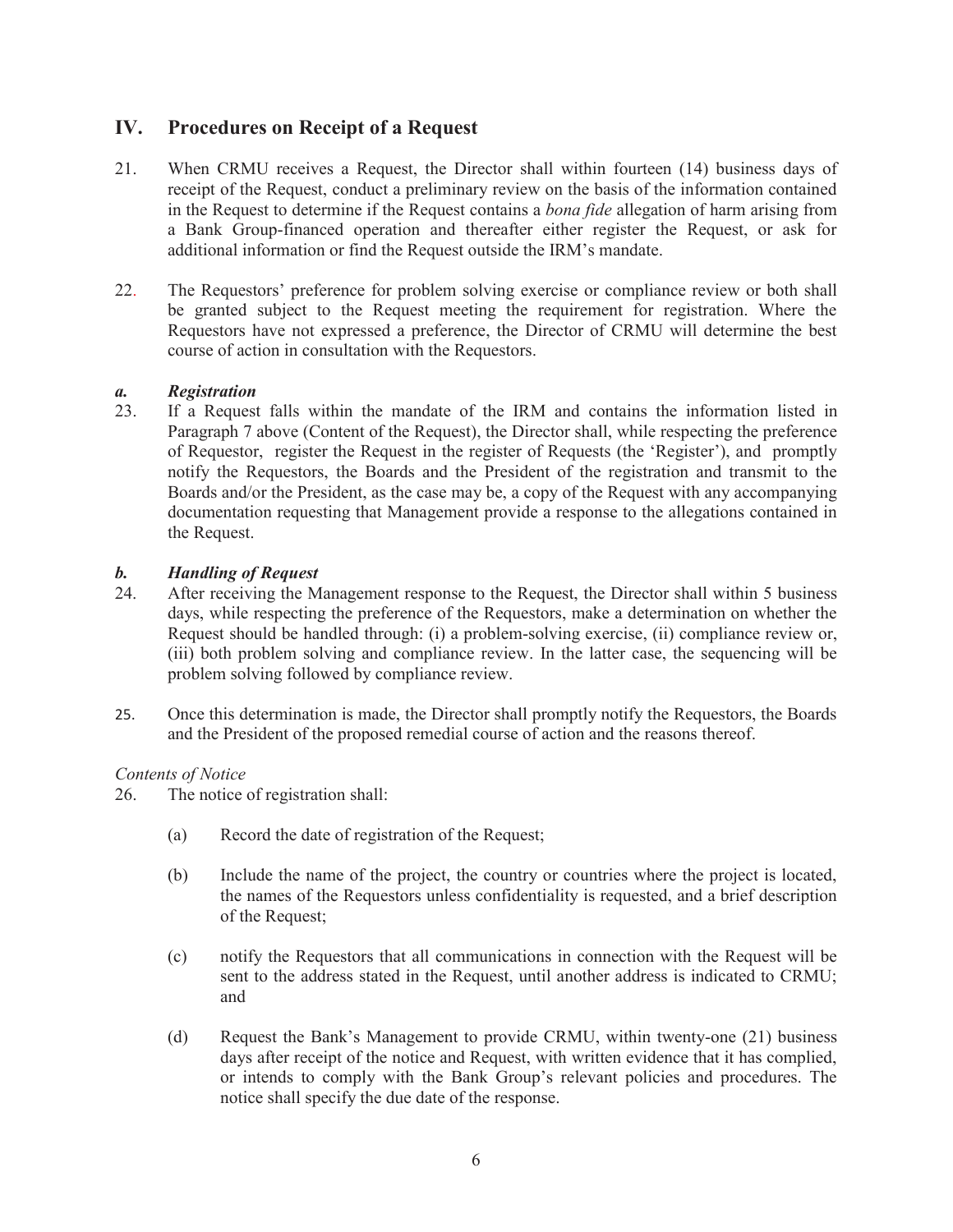#### *c. Request Additional Information*

- 27. If the Director finds the contents of the Request or documentation on representation insufficient, he or she may ask the Requestors to supply further information.
- 28. The Director shall send a written acknowledgment to the Requestors, and specify if additional information is required, within five (5) business days of receipt of a Request.
- 29. The Director may decline to register a Request until sufficient information and documentation is filed.

#### *d. Outside Scope*

- 30. If the Director finds that the matter is without doubt manifestly outside the IRM's mandate, he or she shall notify the Requestors of his or her refusal to register the Request and of the reasons supporting that refusal. This will include, without limitation, Requests that:
	- (a) Are clearly outside the IRM's mandate including those listed in Section II(b) Paragraph 2 of these Operating Rules and Procedures;
	- (b) Are from a single individual or from a non-authorized representative of affected parties; and
	- (c) Are manifestly frivolous, absurd or anonymous.

#### *Records*

31. The number of such Requests and communications received shall be noted in the Register on a quarterly basis and the yearly total included in an annual report prepared by the CRMU (the 'Annual Report').

#### *e. Need for Review*

32. Where additional information is required, or where it is not clear whether a Request is manifestly outside the IRM's mandate, the Director may request an IRM Expert to review the Request and advice on whether it meets the requirements for registration.

### *f. Revised Request*

- If the Requestors receive significant new evidence or information after the initial Request was submitted, they may consider whether or not it is significant enough to justify the submission of a revised Request. The revised request should be received by CRMU within three (3) months from the date of submission of the initial Request.
- 34. If a revised Request is submitted, the time period for Management's response, the CRMU or the Panel's recommendation, as the case may be, will begin again from the time such revised Request is registered.

# *g. Extension of Time Periods*

Any time period referred to in these Rules may be extended by the Director for as long as it is strictly necessary to ensure full and proper investigation, assessment, review and initiative. Any such extension shall be promptly notified to the Requestors and posted on the Register.

#### **V. Management's Response**

36. Within twenty-one (21) business days after being notified of the Registration of a Request, Management shall provide CRMU with a Management Response or evidence that it has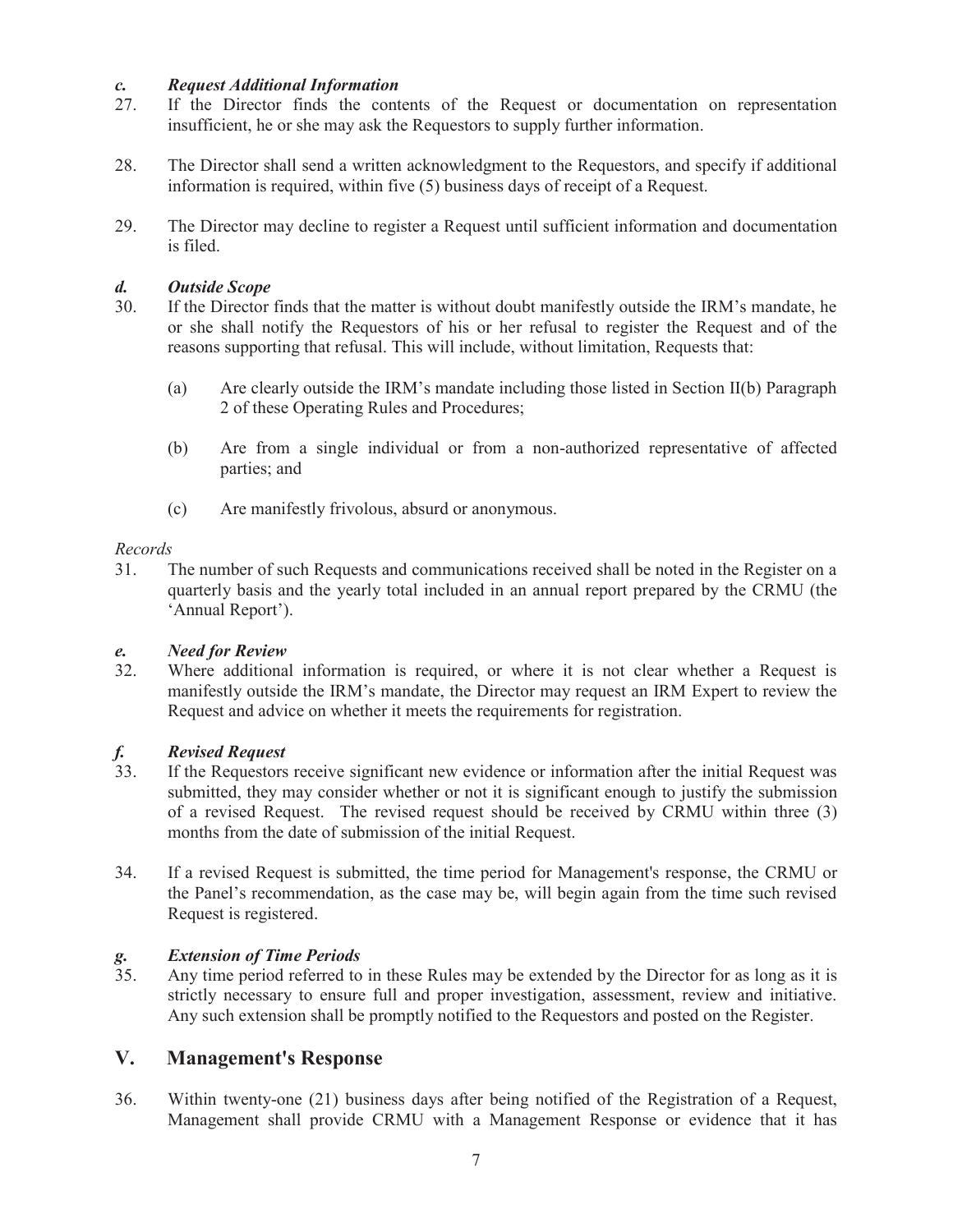complied or intends to comply with the Bank Group's relevant policies and procedures. After CRMU receives Management's response, it shall promptly enter the date of receipt in the Register. A copy of the Management Response shall be sent to the Requestors for information.

37. If there is no response from Management within twenty-one (21) business days, CRMU shall notify the Boards and the President accordingly and send a copy to the Requestors.

#### *Clarification*

- 38. In order to undertake a problem-solving exercise and/or make an informed recommendation, CRMU or the Panel, as the case may be, may request clarification from Management in the light of Management's response, request more information from the Requestors; and provide relevant portions of Management's response for comment. A time limit for receipt of the information requested shall be specified; and
	- (a) Whether or not such clarification or information is received within the time limit, undertake and conclude the problem-solving exercise and/or make its recommendation to the Boards or the President as hereinafter provided or otherwise terminate the process within twenty-one (21) business days of receipt of such clarification or information, or at the expiry of the time limit for the receipt, of Management's clarification; or
	- (b) In the event that it is not possible for the Requestors to provide the information quickly, the CRMU, or the Panel, as appropriate may advise the Requestors to submit an amended Request; the Boards and Management will be notified that the process will recommence when the amended Request is received.

#### **VI. Problem-Solving**

#### *a. Problem-Solving Exercise*

- 39. In considering whether a problem-solving exercise should be undertaken, the Director shall take into consideration:
	- (a) Whether the Requestors and any interested persons are amenable to such problemsolving exercise;
	- (b) Whether the problem-solving exercise is appropriate and may assist in addressing undue, incidental effects resulting from Bank Group-financed project;
	- (c) Whether the problem-solving exercise is likely to have a positive result;
	- (d) Whether the Bank Group has or continues to have sufficient leverage to influence change;
	- (e) Whether the conduct of a problem-solving exercise may interfere with the conduct of a compliance review, if any;
	- (f) Whether the problem-solving exercise may duplicate, or interfere with, or may be impeded by, any other procedure actively considered by a court, arbitration tribunal or review body (such as an equivalent mechanism at another co-financier) in respect of the same matter or a matter closely related to the Request; and
	- (g) Any other relevant matters.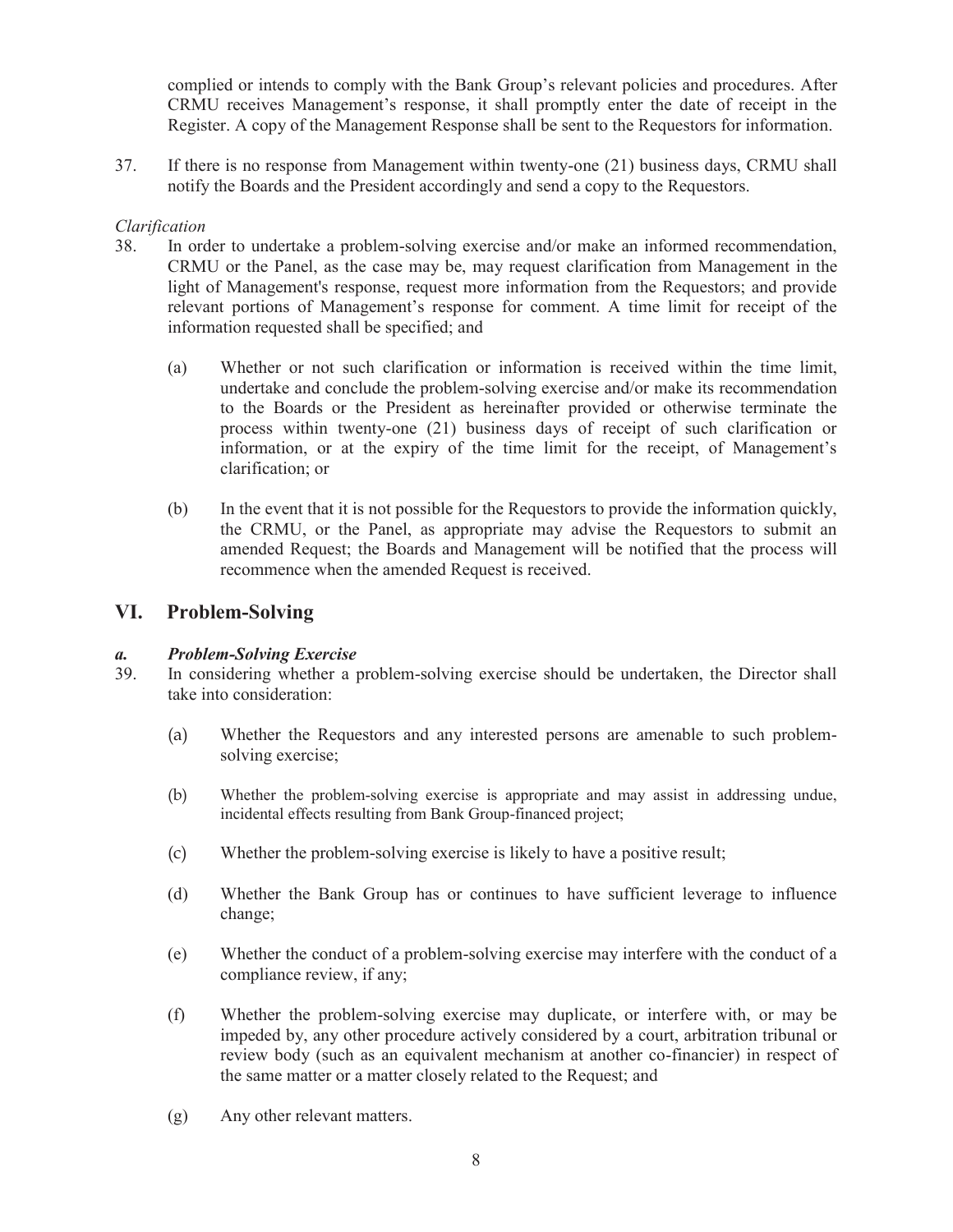- 40. If, as provided in paragraph 39 above, the Director determines that a Request may be handled through a problem-solving exercise, he or she shall invite all the relevant parties, namely the Requestors, Management representatives and other interested persons to participate in the exercise.
- 41. The objective of a problem-solving exercise is to restore an effective dialogue between the Requestors and any interested persons with a view to resolving the issue or issues underlying a Request, without seeking to attribute blame or fault to any such party. A problem-solving exercise may be conducted only if the Request has been registered in accordance with paragraph 23, but regardless of whether a compliance review is or will be conducted.
- 42. In undertaking the problem-solving exercise, the Director may use a variety of problemsolving techniques, including independent fact-finding, mediation, conciliation and dialogue facilitation including use of best customary practices.

#### *b. Problem-Solving Report*

- 43. The Director shall prepare a problem-solving exercise report ('Problem-Solving Report') within thirty (30) business days of the conclusion of the problem-solving exercise and shall include:
	- (a) The facts underlying the Request;
	- (b) The considerations on which the conclusions and recommendations, if any, are based ;
	- (c) Any relevant comments from the Requestors and any interested persons; and
	- (d) If necessary, any issues to be referred for compliance review.
- 44. The Director may also decide to provide interim reports to the Boards and the President on the progress of a problem-solving exercise, for information.

#### *Successful Problem-solving Exercise*

45. If the problem-solving exercise is successful, the Director will include in the Problem-Solving Report the solution agreed upon by the Requestors, Management and any interested person. The Problem-Solving Report shall be provided to all parties in the problem-solving exercise and to the President and the Boards for consideration.

#### *Monitoring of the implementation of agreement(s)*

46. CRMU shall monitor the implementation of the solution agreed upon in a problem-solving exercise. This will include meeting with the affected communities to ascertain that the problem solving exercise worked as intended and the Bank Group has met its commitments. Where the project forming the subject matter of the Request has not yet been presented to the Boards for their approval, the Director shall submit the monitoring report to the President and, as and when the project is submitted for Board approval, to the Boards. Any report to the President shall be immediately copied to the Boards.

#### *Unsuccessful Problem-Solving Exercise*

47. If the problem-solving efforts are not successful, either within a period of three (3) months from the commencement of the problem-solving exercise or by common consent of the parties, the Director will declare the problem-solving exercise unsuccessful, and include in the Problem-Solving Report a description of the efforts made, the reasons for their failure and make recommendations on steps the Bank Group could take to deal with the unresolved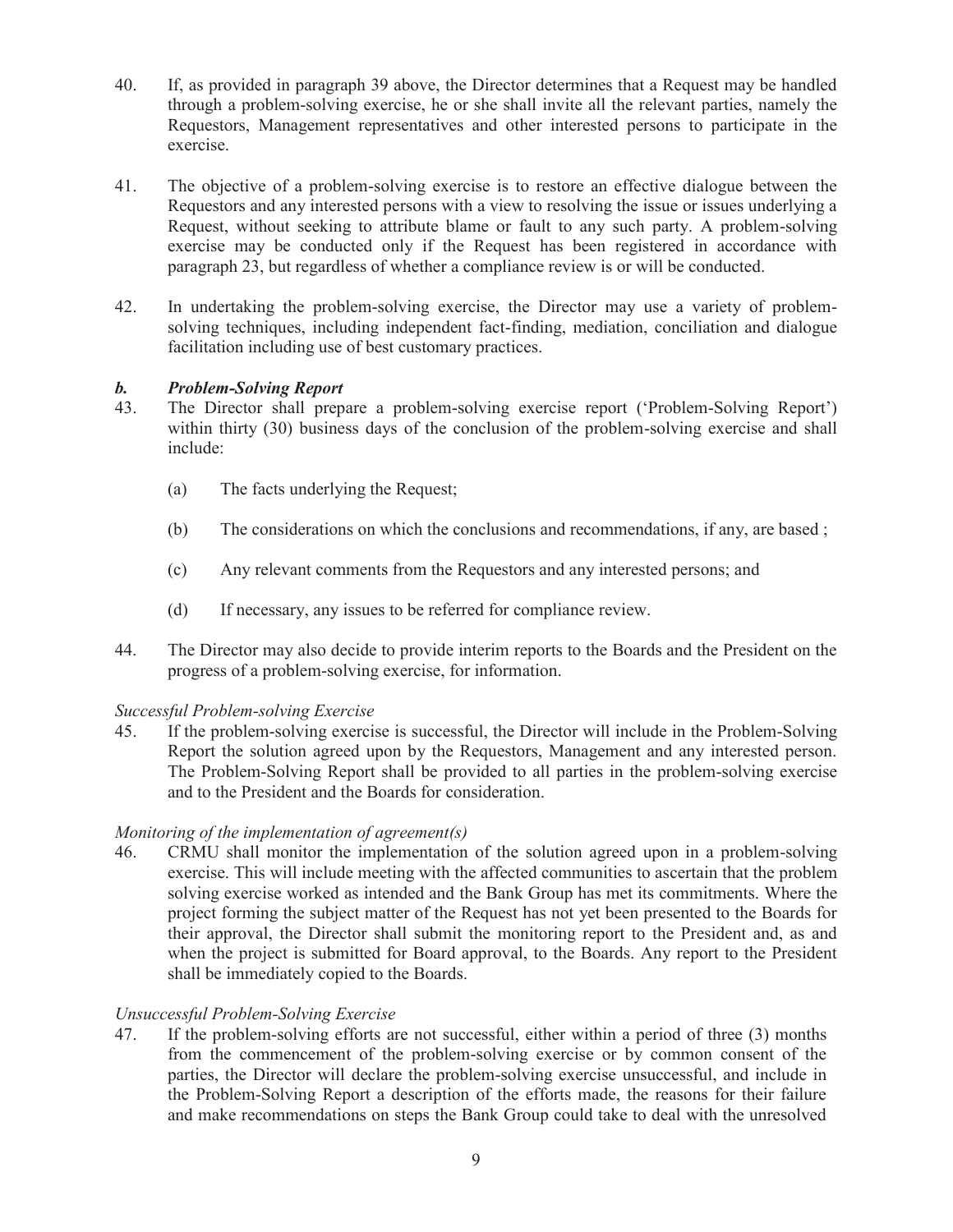issue(s). The Problem-Solving Report should be submitted to the parties in the problemsolving exercise, and to the President and the Boards for consideration.

48. The President, in cases where the project that is the subject matter of the Request has not yet been submitted for Board approval, and the Boards, in cases where the project that is the subject matter of the Request has already been approved, will decide whether to accept or reject the Director's recommendations for remedial action. If the President or Boards decide to reject the recommendation, they will inform all participants in writing of their reasons for doing so. A summary of the decision and the Problem-Solving Report shall, subject to the Bank Group's Disclosure and Access to Information Policy and any requests for confidentiality, be published on the Bank Group's website.

#### *c. Conversion of a Problem-Solving Exercise to Compliance Review*

49. Where at the conclusion of a problem-solving exercise, whether or not successful, the Director determines, as provided in paragraph 51 below, that a compliance review is warranted, the Director may include in the Problem-Solving Report a recommendation that the project undergo a compliance review. Such a recommendation will be submitted to the President or Boards, as the case may be, for ratification in accordance with paragraph 53 below.

#### **VII. Compliance Review**

#### *a. Eligibility*

50. The Compliance review process will be initiated with a joint determination of the eligibility of the request by the Director of CRMU and the IRM Experts. In case of a deadlock in determining the eligibility of the request, the Director of CRMU shall make the final decision.

#### *b. Recommendation for a Compliance Review*

- 51. If, as provided in paragraphs 23, 38 or 49 above, the Director and the IRM Experts determine that there is prima facie evidence that the Requestors have been harmed or threatened with harm by a Bank Group-financed project and that the harm or threat was caused by the failure of the Bank Group's staff and Management to comply with any of the Bank Group's relevant policies and procedures, they shall within thirty (30) business days of such determination submit a report recommending a compliance review of the project at issue to the (a) President, with a copy to the Boards, if the Request relates to a Bank Group-financed operation that has not been approved by the Boards, or (b) Boards if the Request relates to a Bank Groupfinanced operation that has been approved by the Boards.
- 52. The compliance review recommendation shall include draft Terms of Reference which shall set out the scope and time frame for the compliance review and shall provide an estimate of the budget and a description of additional resources required to complete the review. The IRM Experts shall conduct compliance reviews with administrative and technical support from CRMU.
- 53. In considering the recommendation for a compliance review, the Boards or the President, as the case may be, may:
	- (a) Approve the recommendation(s) on a 'non-objection' basis; or
	- (b) Remit the Request to the Director and the IRM Experts to reassess the recommendation regarding the draft Terms of Reference for the compliance review, with a new recommendation, if any, being submitted to the President or the Boards as the case may be.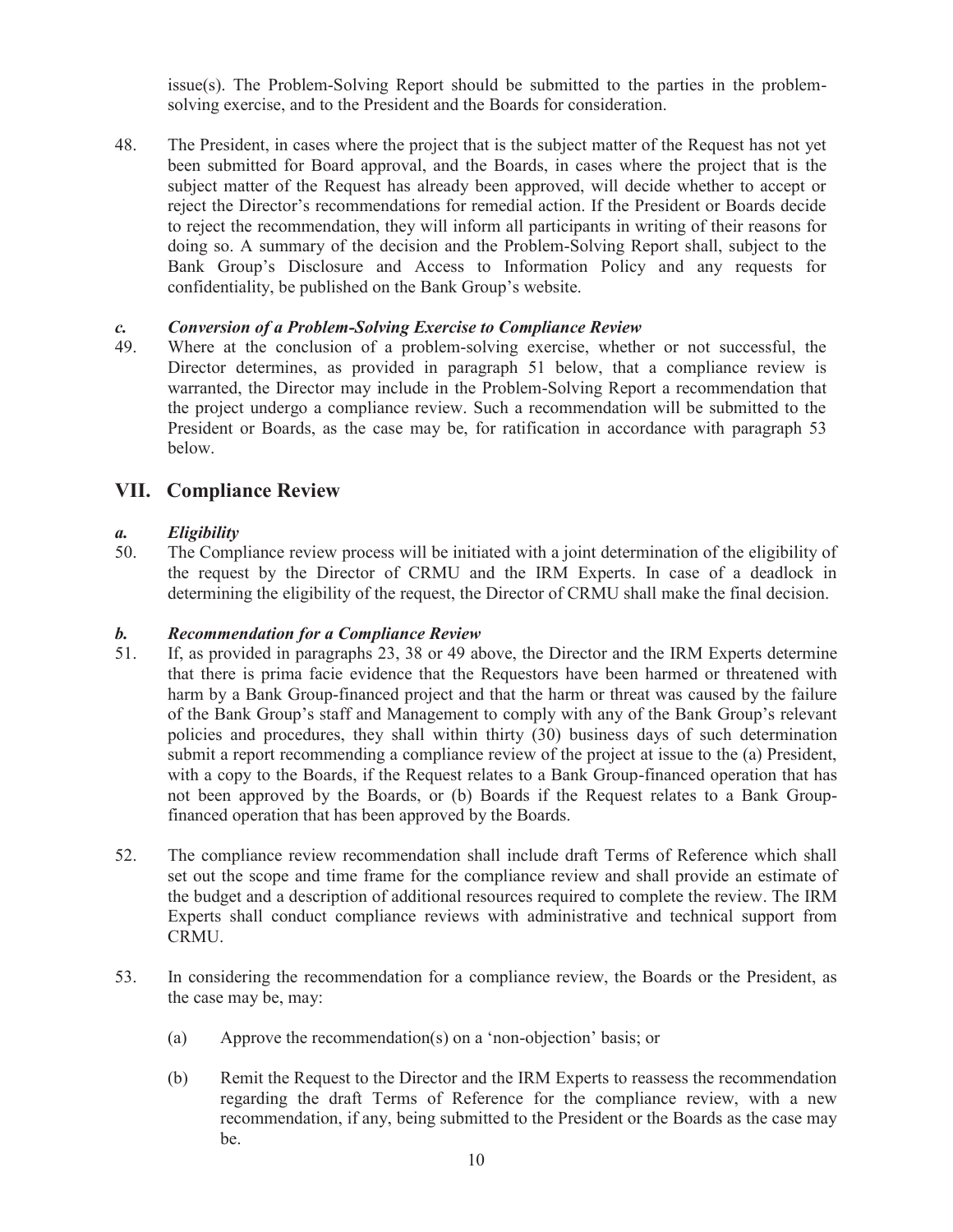54. Any decision made by the President pursuant to paragraph 53 in respect of an operation that has not been approved by the Boards shall be immediately copied to the Boards. Subject to the provisions of the Bank Group's Disclosure and Access to Information Policy (in particular those relating to the disclosure of confidential information and/or documents), the recommendation for a compliance review and the decision made by the President or the Boards, as the case may be, pursuant to paragraph 53 shall be promptly communicated to the Requestors and any other interested person, and a summary of the decision and the recommendation for a compliance review shall be published on the Bank Group's website.

#### *c. Denial of a Compliance Review*

55. Where the Boards do not authorize a compliance review, the Director of CRMU shall inform the Requestors accordingly.

#### *d. Conduct of a Compliance Review*

- 56. The Panel shall conduct the compliance review in accordance with the relevant approved Terms of Reference and within the required time frame. The Panel shall take any appropriate steps required to conduct the compliance review, and in particular may:
	- (a) Solicit additional oral or written information from, or hold meetings with, the Requestors and any interested party;
	- (b) Undertake site visits to the project(s) at issue;
	- (c) Retain additional expertise in accordance with paragraph 93 below; and
	- (d) Take any other action as may be required to complete the compliance review within the required time frame.
- 57. Prior to taking such steps, the Panel shall take into account the budget implications and administrative requirements of such steps.

#### *e. Panel Deliberations*

58. The IRM Experts should aim to reach a consensus of opinion on all decisions. If a consensus cannot be reached, all the opinions shall be reported to the Boards. This should enable the Boards to take into account all the views expressed on the matter by the IRM Experts..

#### *f. Compliance Review Report*

*Contents*

- 59. Within thirty (30) business days of the completion of its investigations, the Panel shall:
	- (a) Prepare a draft compliance review report containing the Panel's findings and recommendations and circulate it to the Bank Management for review and comments on factual matters only. The Bank Management shall submit its comments to CRMU/IRM within twenty-one (21) business days from the date of receipt of the draft report from CRMU/IRM; and
	- (b) Upon receipt of comments from Bank Management, the Panel shall finalize its report ("Compliance Review Report"), which shall:
		- (i) Include a summary discussion of the relevant facts, the respective positions of interested party in relation to the subject matter of the Request, areas of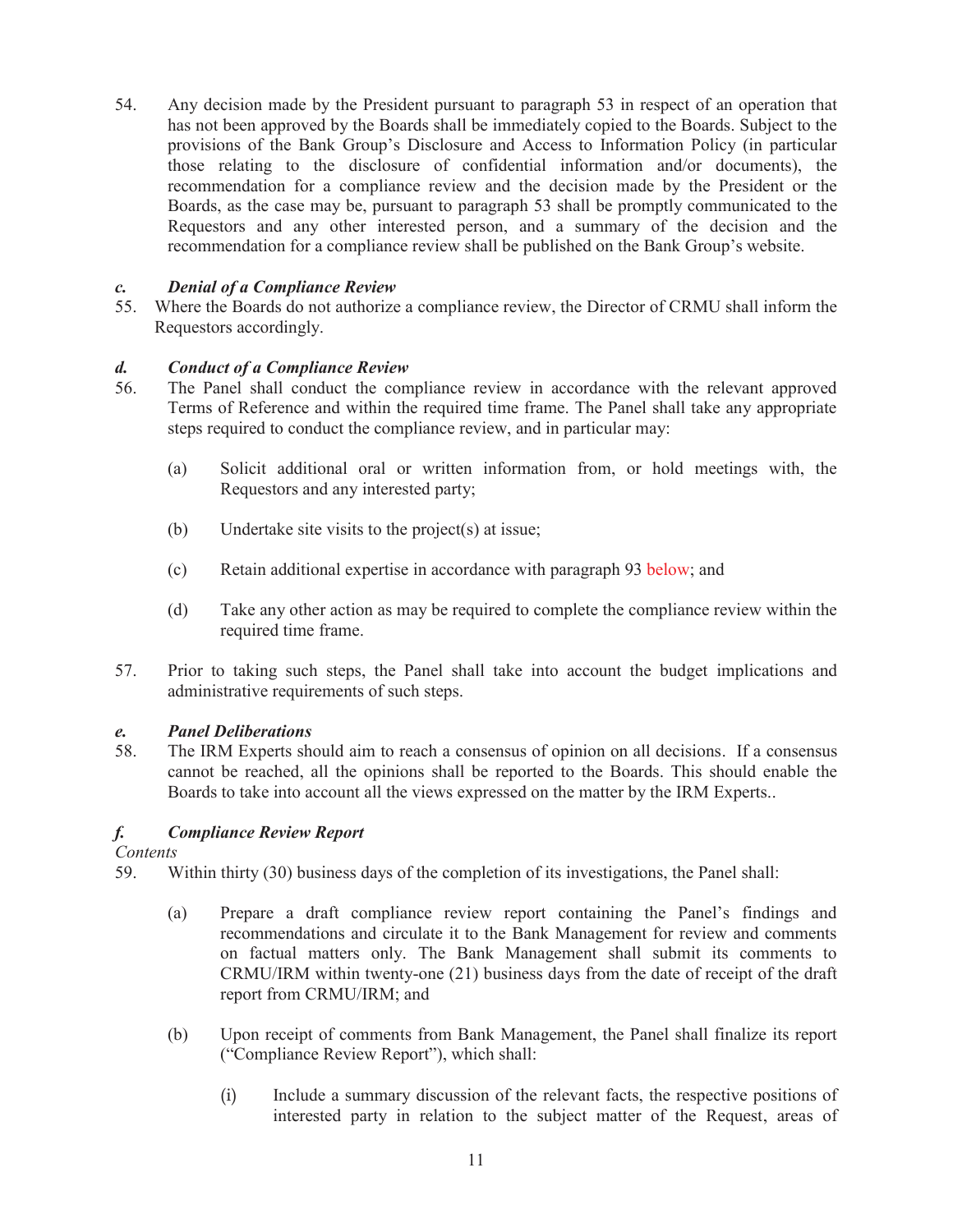disagreement, if any, between the IRM Experts and Management and the steps taken to conduct the compliance review;

- (ii) Set out the findings of the Panel which, unless otherwise provided in the Terms of Reference, shall be limited to determining whether or not any action by the Bank Group, or failure to act, in respect of a Bank Group-financed project has involved one or more material violations of policies in accordance with paragraph 1;
- (iii) If it concludes that any Bank Group action, or failure to act, in respect of a Bank Group-financed project has involved one or more material violations of policies in accordance with paragraph 1, recommend:
	- a. Any remedial changes to systems or procedures within the Bank Group to avoid a recurrence of such or similar violations;
	- b. Any remedial changes in the scope or implementation of the Bank Groupfinanced project, subject to consideration of any restrictions or arrangements already committed to by the respective Bank Group institution or any other relevant party in existing project-related agreements; and/or
	- c. Any steps to be taken to monitor the implementation of the changes referred to in (i) and (ii) above, and the person in charge of such monitoring (who shall be the Director of CRMU and one of the IRM Experts so appointed unless the Boards or the President, as the case may be, decide otherwise); and
- (iv) Attach a copy of the original Request, the Management response and a list of supporting documents relied upon in the compliance review.

#### *No Award of Compensation*

60. The Compliance Review Report may not recommend the award of compensation or any other benefits to the Requestors or any other person, entity or government beyond that which may be expressly contemplated in a relevant Bank Group policy.

#### *Impartiality*

61. Recommendations and findings of a Compliance Review Report shall be based only on the facts relevant to the Request under consideration and shall be strictly impartial.

#### *Submission*

- 62. The Panel shall submit the Compliance Review Report for consideration and decision to:
	- (a) The President, with a copy to the Boards for information, if the relevant Bank Groupfinanced project has not been approved by the Boards at the time the Compliance Review Report is ready for submission, or
	- (b) The Boards, if the Boards have approved the relevant Bank Group-financed project at the time the Compliance Review Report is ready for submission.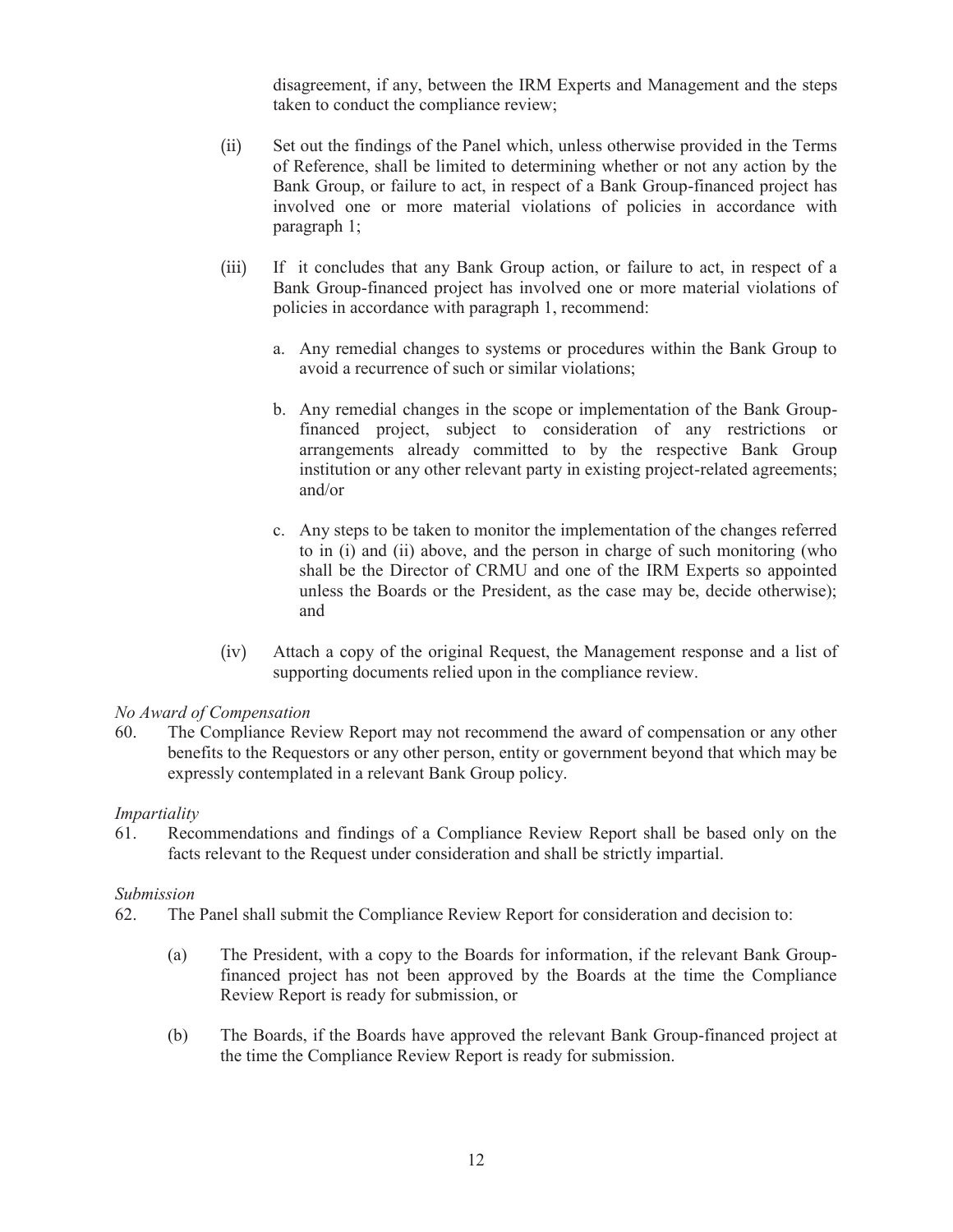#### *Communication of the Compliance Review Report*

63. Subject to the provisions of the Bank Group's Disclosure and Access to Information Policy (in particular those relating to the disclosure of confidential information and/or documents), the Compliance Review Report shall be made available to the Requestors at the same time as it is submitted for consideration and decision in accordance with paragraph 62.

#### *Management Response and Action Plan*

- 64. After the President and the Boards receive the Compliance Review Report, the Bank's Management shall be required to:
	- (a) Prepare a Response to the findings and an Action Plan based on the recommendations of the Compliance Review Report. This Response and Action Plan shall be submitted to the President, the Boards of Directors, CRMU and the Requestors within 90 business days. In case of co-financed projects, the Compliance Review Panel can grant the Management an adjustment to this timeframe on a case by case basis;
	- (b) Consult with CRMU to agree on a date for a joint presentation of the Compliance Review Report and the Management Response and Action Plan to the Boards of Directors at a meeting within a time period not normally exceeding 30 business days from the date on which the Action Plan is distributed to the Boards;
	- (c) Consult with CRMU no later than three (3) months from the date of the consideration by the Board of Directors of the Management Action Plan, and agree on the preparation and submission to the Board of any reports on the progress of implementation of any recommendations of the compliance review report that have been approved by the Board, and of the approved Management Action Plan; and
	- (d) Submit to CRMU copies of reports on the progress of implementation of the Management Action Plan submitted to the Board. The IRM Panel and CRMU (the IRM monitoring team) will review these reports, and provide, if necessary, an assessment of the progress achieved in the implementation of the Management Action Plan and submit a report to the Boards for consideration. The IRM monitoring team will share its findings with Management and the Requestors for clarification of issues before submitting its report to the Boards for consideration.

#### *Contents of Decision*

65. The Boards or the President, as the case may be, shall decide whether or not to accept the recommendations in the Compliance Review Report. Any decision made by the President in respect of a Bank Group-financed project that has not been approved by the Boards shall be immediately copied to the Boards.

#### *Publicity of Compliance Review decision*

66. Subject to the provisions of the Bank Group Policy on Disclosure and Access to Information (in particular those relating to the disclosure of confidential information and/or documents), the decision made by the Boards or the President, as the case may be, pursuant to paragraph 65 shall be promptly communicated to the Requestors and any interested party. Subject to the same provisions, such decision and the Compliance Review Report shall be published on the Bank Group's website.

#### *Monitoring of changes*

67. The persons in charge of monitoring the implementation of the changes referred to in subparagraph 59(b) (iii), and the Management Action Plan approved by the Board or the President, as the case may be, shall submit monitoring reports on such implementation to the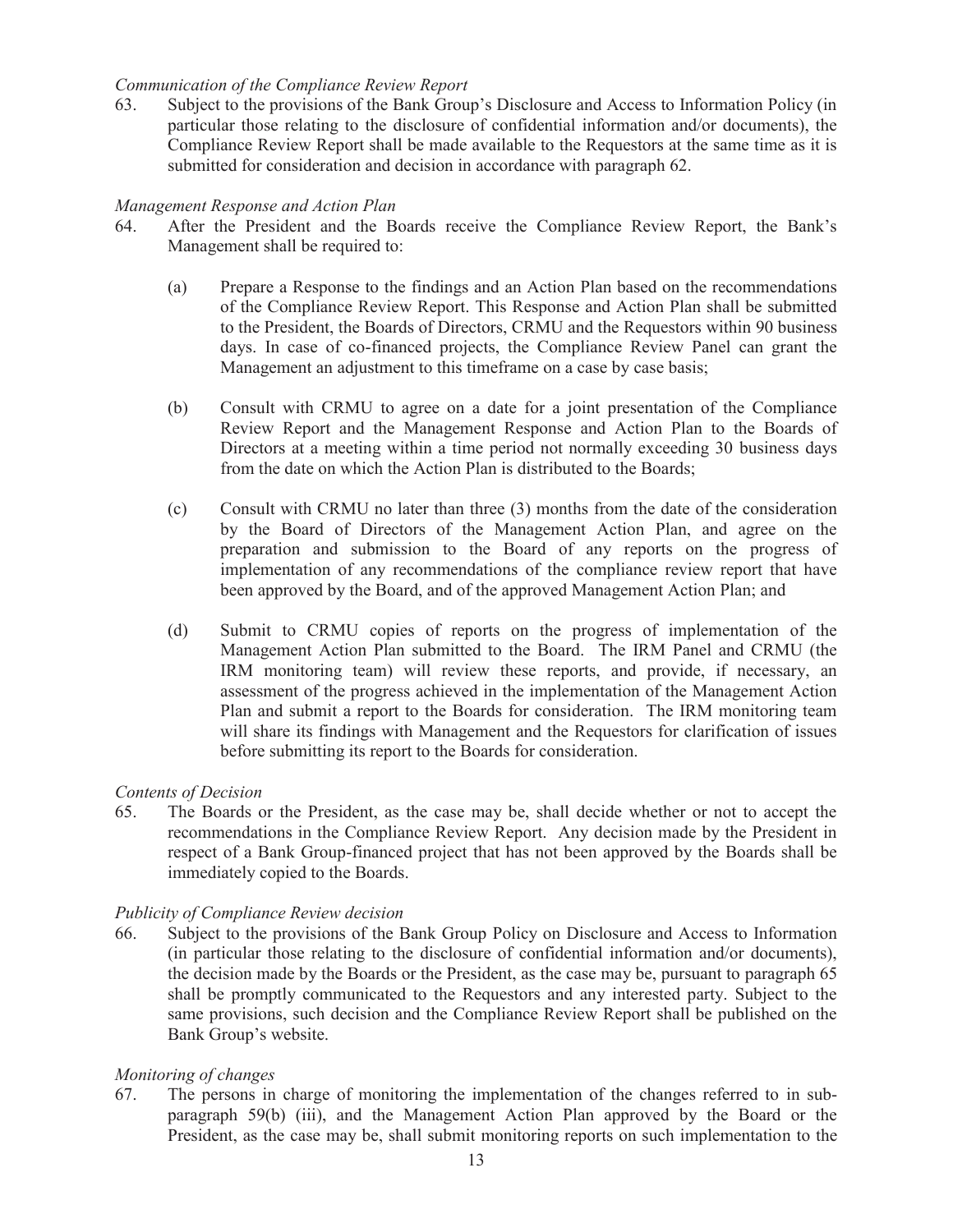Board or the President, as the case may be, for consideration, as often as required and in any event not less than once a year. Any report to the President shall be immediately copied to the Board. The final monitoring report will conclude the compliance review process.

#### **VIII. Advisory Function**

68. Under this function, the Advisory service will be carried out by CRMU, and Spot-check advisory reviews of project compliance by the IRM Experts.

#### *a. Advisory Services by CRMU*

- 69. Advisory services of CRMU will be triggered:
	- (a) Upon receipt by CRMU of a request for advice or technical opinion from the President and/or the Boards; or
	- (b) Upon approval by the President and/or the Boards of a proposal submitted by the Director of CRMU for such advisory service.
- 70. The scope of the advisory service will be:
	- (a) Requests for advice must be consistent with the mandate of the CRMU and not be project-specific; and
	- (b) Upon the submission of a request for advisory services, CRMU will prepare Terms of Reference that clearly outline the scope of the advice sought. These Terms of Reference will be attached to the Advisory Note to be sent to the President and/or the Boards, as the case may be.
- 71. The specific objectives of the advisory work of CRMU will depend on the nature of the request, but will typically include:
	- (a) Bringing about systemic improvements in environmental and social policies, procedures, strategies and/or guidelines of the Bank Group by addressing deficiencies in systems, policies, procedures, strategies or guidelines;
	- (b) Improving on the social and environmental impact of projects funded by the Bank-Group by advising the Bank Management on emerging, strategic, or systemic issues or processes based on lessons leant and trends identified by CRMU during the handling of the requests through problem-solving exercises, compliance reviews or outreach activities;
	- (c) Helping the Bank Group to understand how the environmental and/or social obligations contained in Bank Group policies and procedures may be met more effectively by Regional Member Countries to safeguard development impacts; and
	- (d) Providing information and recommendations on emerging trends arising from the experience of the CRMU.
- 72. The Principles that underpin the advisory service of CRMU are that: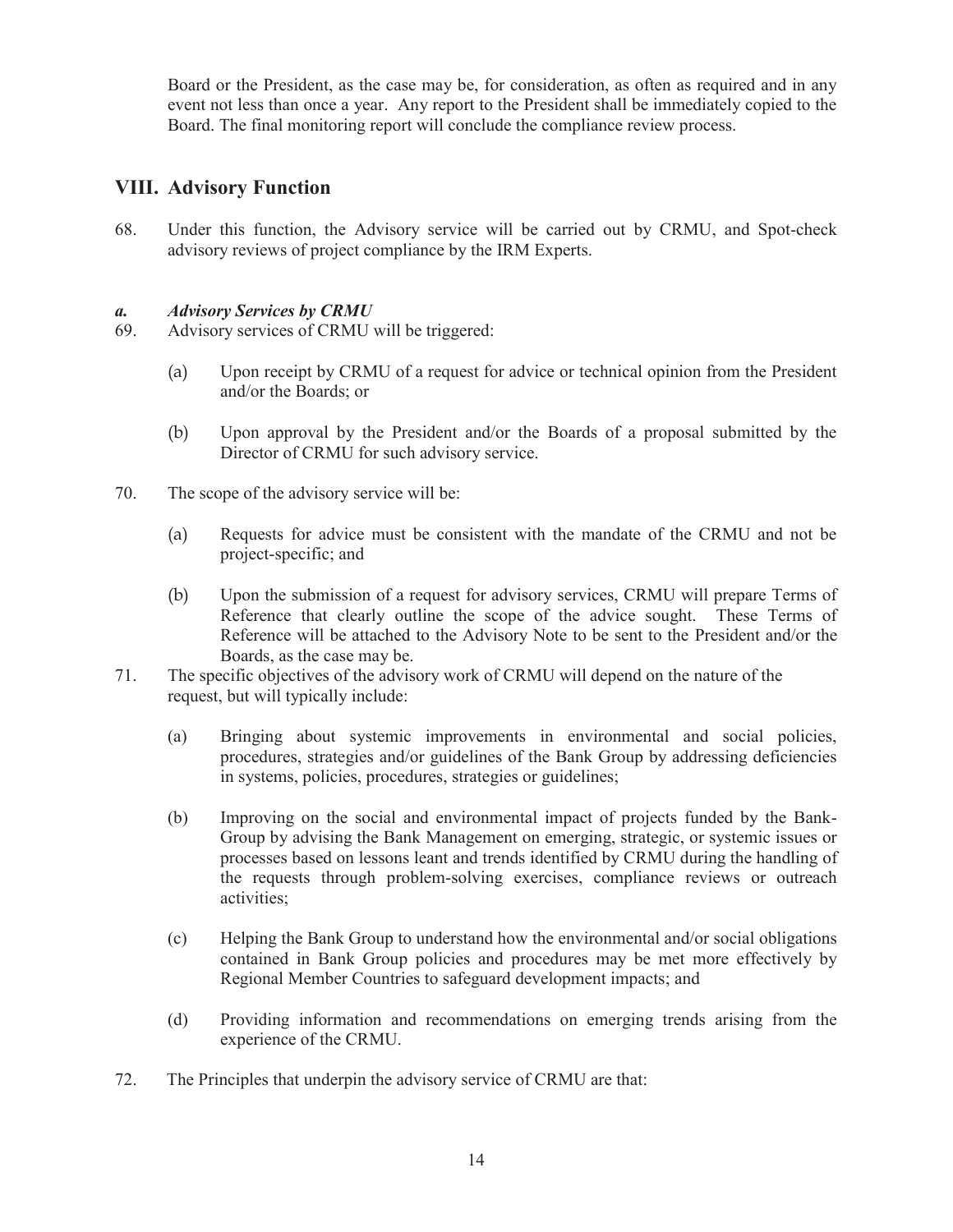- (a) The advisory role must fall within the mandate of CRMU as defined in these Operating Rules and Procedures;
- (b) It will consist of independent opinions on systemic issues and technical advice on projects and programs of the Bank Group ;
- (c) The sole purpose shall be for institutional learning;
- (d) The advice is given formally in writing; and
- (e) The independence of CRMU will not be compromised.

#### *b. Spot Check Advisory Reviews*

- 73. The main objective of the spot check exercise is to gather information, draw lessons from the experience of the IRM for the purpose of advising Management on the issues associated with high risk projects.
- 74. If in the process of a spot check exercise, a *bona fide* request is made on the same project, CRMU will separate the spot checking exercise from the investigation of the complaint. The investigation of the complaint will be undertaken with the support of outside expertise as may be approved by the Boards during the approval of the Terms of Reference (ToR) to undertake the compliance review.
- 75. The Spot-check advisory reviews of project compliance will be undertaken following the procedure below:
	- (a) At the beginning of each calendar year, CRMU will select not more than two (2) highrisk (environmental and social) on-going projects on which the IRM Expert will conduct spot-checks to assess the Bank Group's compliance with its policies and procedures; and
	- (b) Once the projects have been selected, CRMU will recommend the names of the projects to the Boards for approval. Such recommendation shall include the Terms of Reference, a time frame of not more than six months for each review, and the estimated budget for the advisory reviews.
- 76. Each year, one IRM Expert will be given the responsibility to undertake spot check activities. The IRM Expert assigned to such spot-check activities shall not be involved in undertaking any compliance review activity during that year. The other two IRM Experts will be responsible for undertaking all compliance review activities for the year.
- 77. **Transparency and information Disclosure**: The IRM shall carry out its advisory function in a transparent manner and ensure the disclosure of finalized Advisory Notes is subject to the provisions of the Bank Group Policy on Disclosure and Access to Information. In particular, where the advice is requested by the President and/or the Boards as part of an internal Bank Group deliberative process, the IRM will not disclose the advisory note. The IRM's Advisory role will not disclose any confidential information acquired by the IRM's problem-solving and Compliance review functions**.**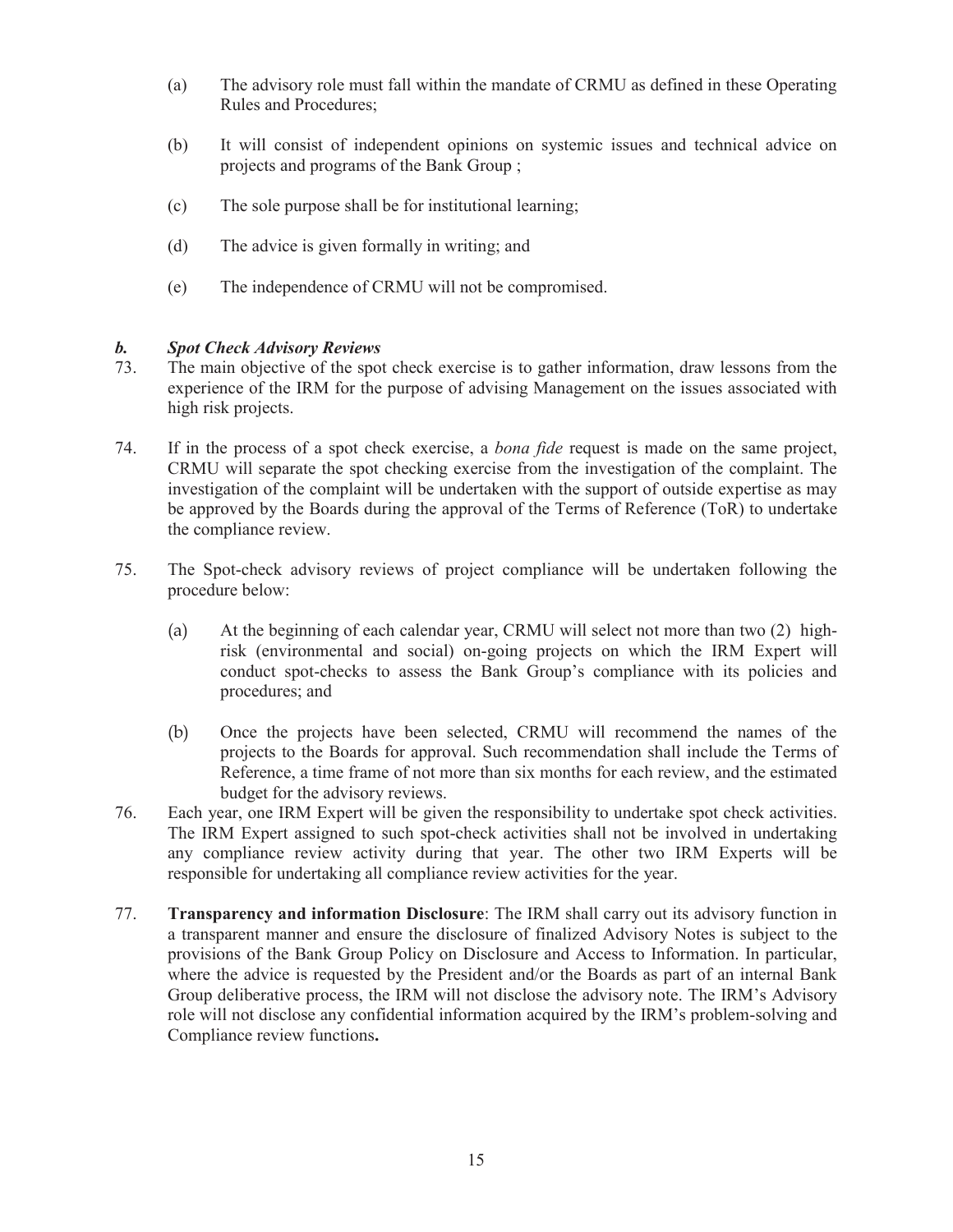### **IX. Administration of the CRMU**

#### *a. Term of Director*

78. The Director shall be selected by a panel composed of a Board member, a representative of Management and an independent external advisor. He shall be appointed by the President with the concurrence of the Boards, for a five (5) year term that may be renewed only once for a successive five (5) year period. The Director shall not have worked for the Bank Group in any capacity whatsoever for the period of at least five (5) years prior to his or her appointment and shall not be entitled to work for the Bank Group in any capacity whatsoever following the expiry of his or her appointment. The Director may only be removed from his/her position through the same process as was followed for his/her appointment.

- *b. Responsibilities of the Director*  The Director shall have overall responsibility for the day-to-day operations and external relations of the IRM, which shall include, but not be limited to:
	- (a) Arranging for the selection of Experts for the Roster as required upon resignation or expiration of an Expert's term of appointment in accordance with the Bank Group's procurement rules, as applicable to the selection of consultants and preparing the President's recommendation and reports to the Boards concerning the appointment and removal of Experts;
	- (b) Establishing such administrative procedures and guidelines necessary for the proper functioning of the CRMU and the Roster;
	- (c) Overseeing the establishment and maintenance of the Register open to the public on the Bank Group's website, which shall contain significant data concerning the delivery and registration of Requests, as well as the conduct and outcome of problem-solving exercises and compliance reviews;
	- (d) Maintaining a documentary record for each Request, as well as a library of all materials relevant to the functioning of the IRM;
	- (e) Sending out notices of registered Requests to all interested persons; noting the progress of each Request on the Register and, if required by the circumstances, providing additional updates on such progress to the Requestors and other interested persons; responding to requests for information from Requestors and other interested persons in respect of a particular Request;
	- (f) Dealing with any requests for information about the IRM; publicizing and being the spokesperson of the IRM;
	- (g) Ensuring that all timeframes are met and approving any extensions in accordance with paragraph 35; liaising with other CRMU staff and the Experts, and ensuring that such CRMU staff and Experts fulfill their responsibilities generally and in accordance with any applicable Terms of Reference;
	- (h) Without prejudice to the powers of the Boards and the President under these Rules, taking any steps required to ensure the integrity of CRMU processes, including the replacement of any Expert whose impartiality or independence in any compliance review is in doubt;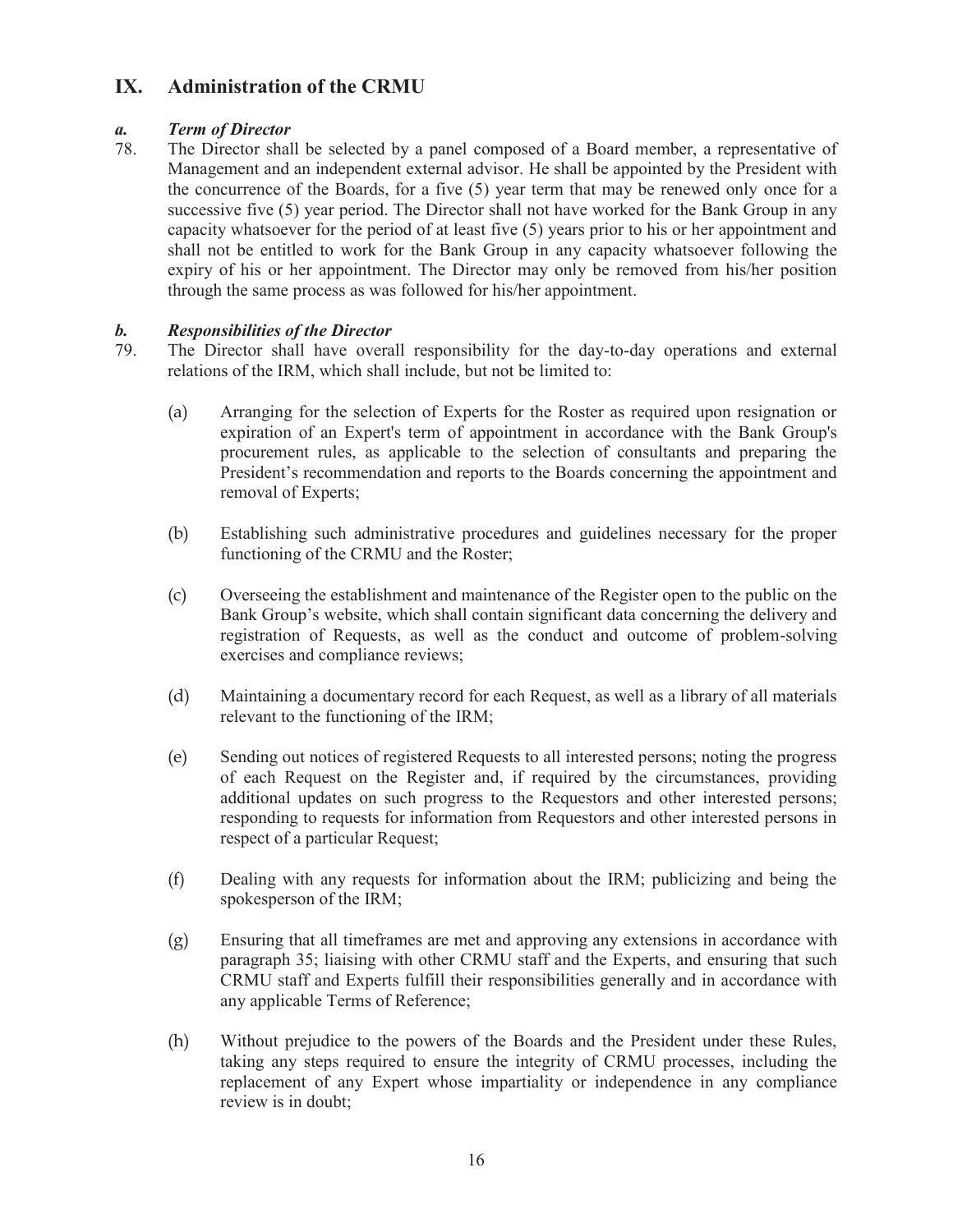- (i) Arranging for any translations of Requests, reports or other documents that may be required;
- (j) Providing administrative and technical support to other CRMU staff and the Experts, including without limitation, making and supervising arrangements for meetings, site visits and IRM proceedings in the Bank Group's principal office or elsewhere;
- (k) Administering the budgetary allocations for the CRMU;
- (l) Overseeing the establishment and maintenance of one or more databases of consultants, researchers, technical experts, mediators, conciliators, facilitators, translators, interpreters, etc., whose services may be called upon in connection with compliance reviews and problem-solving exercises;
- (m) Providing advice and technical opinion to the President and/or the Boards, as may be approved by the Boards under the advisory services of CRMU.
- (n) Undertaking any other tasks that may be necessary or incidental to the administration of the CRMU and/or the Roster.

#### *c. Delegation by Director*

80. In his or her absence, the Director may delegate his or her authority to members of staff in his or her office in accordance with the Bank Group's Delegation of Authority Manual as may be amended from time to time.

#### *d. Appointment of Experts to Roster*

#### *Roster*

- 81. The Roster shall comprise three (3) individuals selected in accordance with the Bank's procurement rules applicable to the selection of consultants and appointed by the Boards on the recommendation of the President. The Experts shall be paid a daily honorarium (fee) when called upon to work for the IRM and be guaranteed a minimum of 12 days of work per annum. The honorarium (fee) shall be equivalent to the remuneration paid by other multilateral development banks for similar officials as adjusted by the Board of Directors from time to time. The Experts shall be reimbursed for their travel and other expenses on the basis provided in the Bank's Travel policy for senior management staff.
- 82. On the President's recommendation, after consultation with the IRM Experts, the Board of Directors shall appoint one of the members of the Roster of Experts as the Chairperson of the Roster each time a new member of the Roster is appointed.

#### *Selection Criteria*

83. The Experts shall be nationals of member countries of the Bank or State participants in the Fund and shall be selected on the basis of their knowledge of and exposure to developmental issues in Africa, their experience, expertise, integrity and ability to act independently. In making these appointments, the Board and the President shall pay due regard to maintaining a reasonable degree of diversity of expertise, nationality, gender, and experience particularly in economic, legal, social, environmental and related fields.

#### *Term of Experts*

84. The Experts shall be appointed to the Roster for a non-renewable term of five (5) years. If an Expert is engaged in a compliance review at the time the Expert's term expires, the term shall be extended for such period as may be necessary, but in any event by not more than six (6)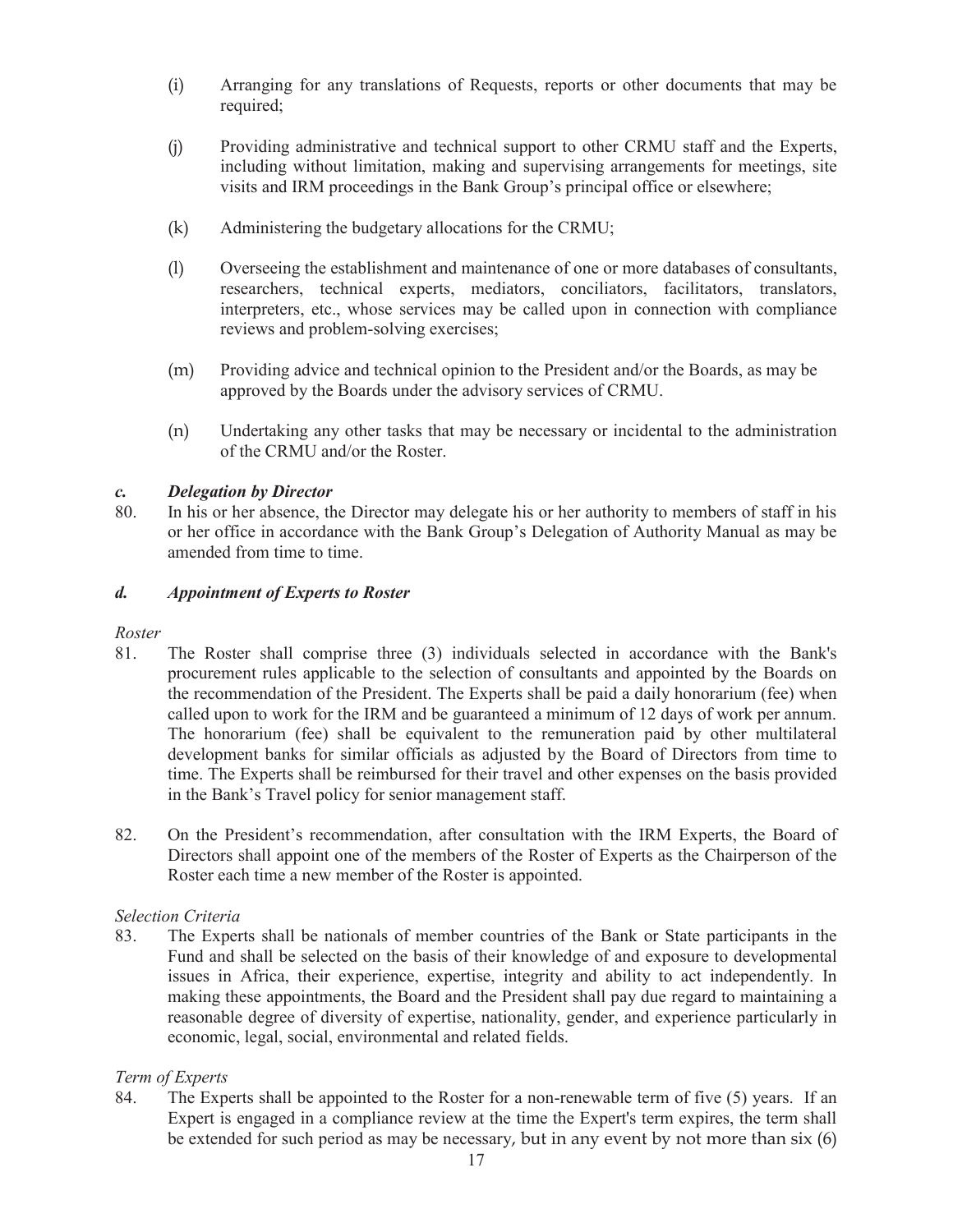months to enable the Expert to complete writing the compliance review report, unless the Boards remove the Expert in accordance with paragraph 90.

#### *Restriction on Bank Group employment*

85. Executive Directors, Alternate Executive Directors, Senior Advisers and Advisers to Executive Directors, any Officer or Staff member of the Bank or persons holding consultant appointments shall not serve on the Roster of Experts at the end of their service with the Bank. If an Expert is called upon to work for the IRM during his or her term, the Expert shall not be entitled to work for the Bank or the Fund (either as staff member, Elected Officer, Senior Adviser or Adviser to an Executive Director or Consultant) after the expiry of his or her term.

#### *Capacity of Experts*

- 86. When performing IRM functions, Experts shall serve in their individual, personal capacity and shall be subject to the same privileges and immunities, relevant Code of Conduct provisions, conflict of interest rules and confidentiality provisions as officials of the Bank Group. Experts shall be required to act impartially, independently and with integrity. They shall not solicit requests and shall not participate in a compliance review of any Request related to a matter in which they have or had a personal interest or significant involvement in any capacity. Experts shall not interfere in the political affairs of members of the Bank nor shall they be influenced in their deliberations or decisions by the political character of the member(s) concerned. Experts shall immediately disclose to the Director:
	- (a) Any circumstances which might be deemed to affect their impartiality or independence in the discharge of their IRM functions; and
	- (b) Any attempt to interfere with or improperly influence the discharge of their IRM functions.

#### *No communications by Experts*

87. Except as authorized by the Boards or the President, as the case may be, Experts shall refrain from making any statement, whether private or public, to parties other than the Requestors and any interested person on matters under consideration by the IRM. Nothing in this paragraph shall prevent an Expert from undertaking any type of public consultation that he or she considers necessary as part of a compliance review.

#### *Training of Experts in Bank Group matters*

88. Experts shall be required to attend meetings organized by the Director for at least five days in each calendar year to enhance their knowledge of the Bank Group's policies, procedures and operations and to discuss the functioning of the IRM. The Director shall notify the Experts of any such meetings and shall set the agenda.

#### *Access to documentary records*

89. The Experts shall have full access to such documentary records maintained pursuant to subparagraph 79(d). Whenever an Expert obtains additional materials in the course of a compliance review, the Expert shall immediately provide a copy of such material for safekeeping in the documentary record.

#### *Replacement of Experts*

90. If a Panel Member conducting a compliance review resigns or is unable to complete such assignment, the Director shall make a recommendation to the Boards through the President on a proposed course of action to ensure the prompt completion of the compliance review.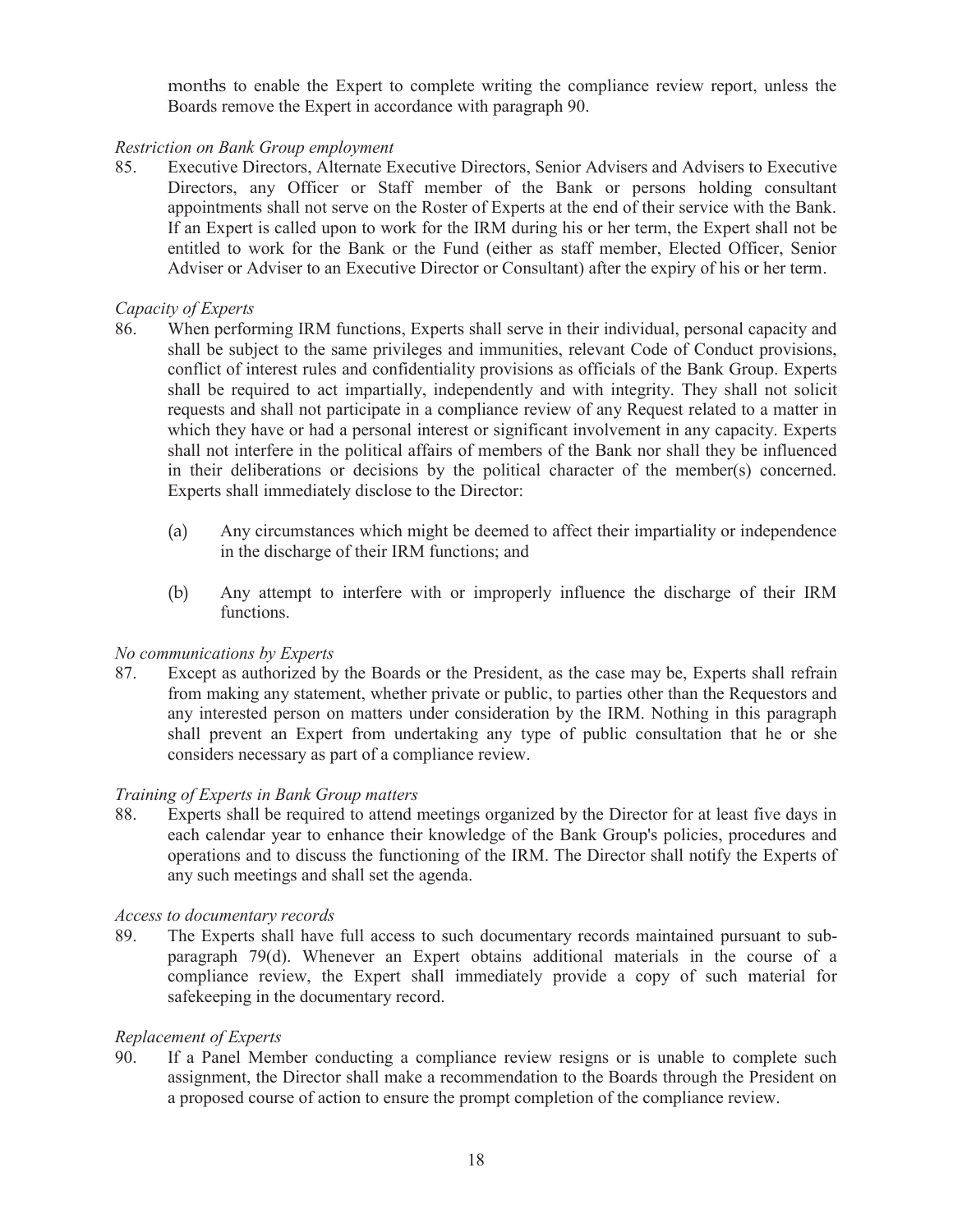#### *Removal of Experts*

91. The Boards may remove Experts from the Roster at any time for cause.

#### **X. Conduct of IRM Proceedings**

#### *a. Proceedings generally*

92. All IRM inquiries, assessments, reviews and exercises shall be carried out as expeditiously as possible without compromising the integrity or comprehensiveness of such process. The Director and Panels shall take due account of the need to include any Bank staff, Requestors and any other interested persons who may have relevant information. The Director and Panels shall take care to minimize the disruption to the daily operations of all involved parties.

#### *b. Additional expertise*

- 93. The Director and/or a Review Panel shall be entitled to seek additional expertise to assist with an inquiry, assessment, review or exercise, if this is necessary for the successful performance of their duties and responsibilities. To avoid a conflict of interest, or an appearance of a conflict of interest, the expertise must be sought externally, provided that the selection and appointment of any consultants, researchers, interpreters, translators and/or other technical experts shall:
	- (a) Be made, to the extent possible, with due regard to the Bank Group's procurement rules regarding the selection and appointment of consultants and in consideration of the short time periods within which tasks requiring external expertise are to be completed;
	- (b) Be made under the supervision of the Director; and
	- (c) Be subject to the availability of the necessary budgetary resources.

#### *c. Access to Bank Group staff and information, and confidentiality*

94. When conducting any inquiry, assessment or review for a problem-solving exercise or a compliance review, the Director or a Review Panel shall have full access to relevant Bank Group staff and files, including electronic files, cabinets and other storage facilities and Bank staff shall be required to cooperate fully with them. However, the access to, and use and disclosure of, any information gathered by the Director or a Review Panel during any such process shall be subject to the Bank Group's Disclosure and Access to Information Policy, any requests by an interested person for confidentiality and any other applicable requirements to keep sensitive commercial information confidential (such as a confidentiality agreement). No CRMU staff, Expert, Bank staff member, consultant, researcher, interpreter, translator and other technical expert employed by the CRMU may release a document, or information based thereon, which has been provided on a confidential basis without the express written consent of the party who has provided such document.

# *d. Legal matters*

95. The General Counsel shall, upon request, provide all legal information and advice needed in respect of the Bank Group's policies and procedures and the Bank Group's rights and obligations in respect of the Bank Group-financed project to which a Request relates, as well as such advisory opinions and interpretations on points of law as the President or the Board of Directors shall determine.